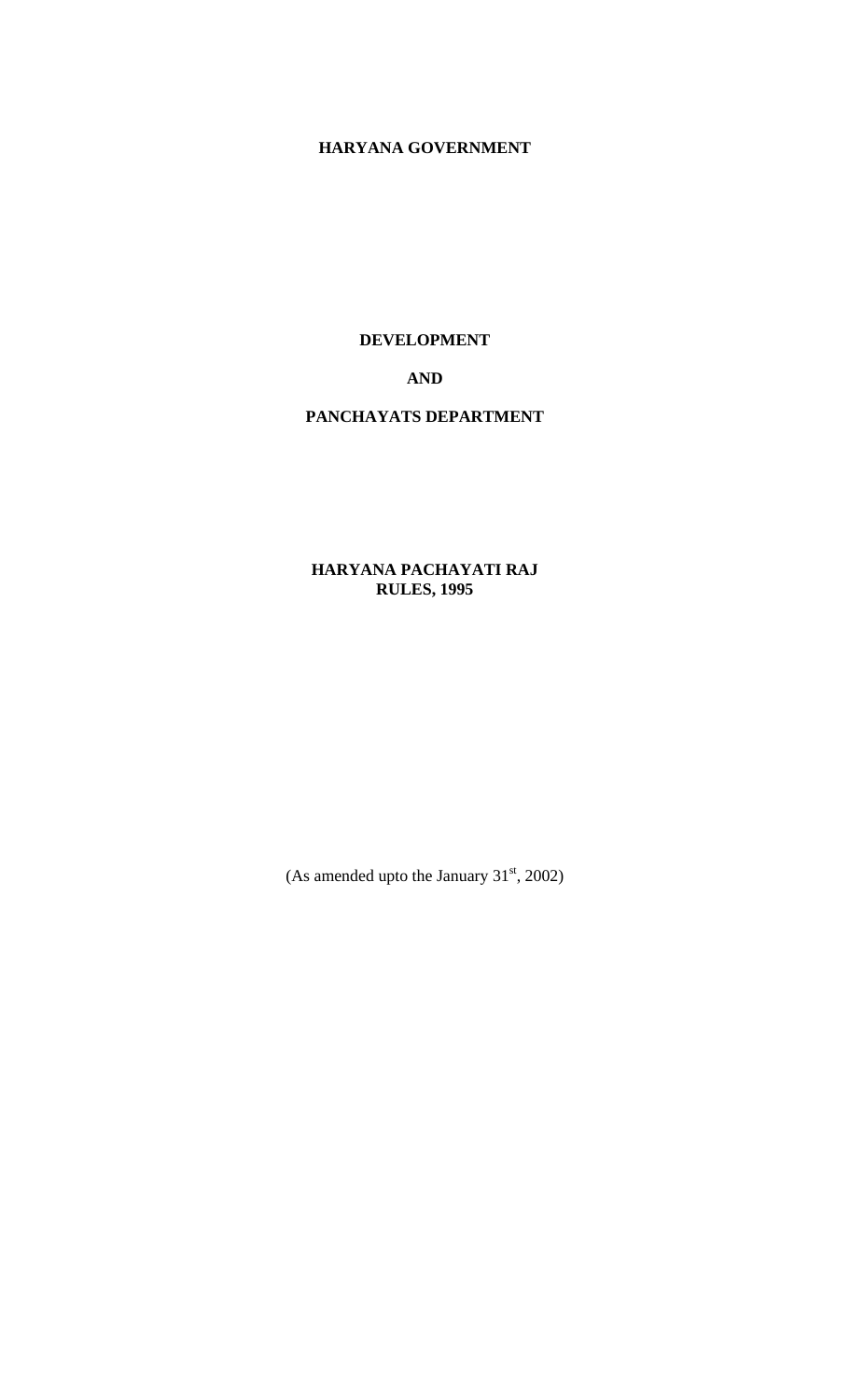#### {Authorised English Translation}

#### **HARYANA GOVERNMENT**  DEVELOPMENT AND PANCHAYATS DEPARTMENT Notification

The 16<sup>th</sup> February, 1995

 No.G.S.R.17/HA11/94/209/95-In exercise of the powers conferred by subsections (1) and (2) of section 209 of the Haryana Panchayati Raj Act,1994 (Haryana Act 11 of 1994) and with reference to Haryana Government, development and Panchayats Department, Notificaion No.G.S.R.17/HA11/94/S.209/95, dated the  $18<sup>th</sup>$  January, 1995, and all other powers enabling him in this behalf, the Governer of Haryana hereby makes the following rules, namely:-

- 1. These rules may be called the Haryana Panchayati Raj Rules, 1995.
- 2. In these rules, unless the context otherwise requires:-

Short title, Definitions.

- (i) "Act" means the Haryana Panchayati Raj Act, 1994;
- (ii) "day" means a calendar day beginning and ending at mid-night;
- (iii) "dues" means an amount recoverable under the Act including Penalty and fines except in criminal cases;
- $(iv)$  "Examines" means the <sup>[1](#page-1-0)</sup>[Director, Local Audit], Haryana;
- (v) "fees" means the fees payable under the Act;
- (vi) "Form" means a form appended to these rules;
- (vii) "house" includes courtyard whether walled or not;
- (viii) "Motion" means a proposal made by a Panch, Sarpanch or member for the consideration of Gram Panchayat, Panchayat Samiti or Zila Parishad, as the case may be, and includes a resolution and an amendment to a motion;
- (ix) "Person" includes any company or association or body of individuals whether incorporated or not;
- (x) "Property" means lands, movable and immovable properly belonging to, vested in, or under the management of a, Gram Panchayat, Panchayat Samiti or Zila Parishad, as the case may be,
- (xi) "Registrar" and sub-Registrar means the officer appointed with that designation under the Registration Act, 1980;
- (xii) "Schedule" means a schedule appended to these rules;
- (xiii) "Section" means the section of the Act;
- (xiv) "Suit" means a suit by or against or affecting a Gram Panchayat, Panchayat Samiti or Zila Parishad, as the case may be, or an officer of Gram Panchayat, Panchayat Samiti or Zila Parishad, in his official capacity or which is brought or defended by such officer at the expense of Gram Panchayat, Panchayat Samiti or Zila Parishad, as the case may be, and includes an appeal, an application for revision or execution of decree and any civil or judicial proceeding in which the Gram Panchayat, Panchayat Samiti or Zila Parishad or an officer in his official capacity, is a party or has any interest;
- (xv) "Year" means the financial year commencing from  $1<sup>st</sup>$  of April and ending on  $31<sup>st</sup>$  of march following; and
- (xvi) Words and expression used but not defined in these rules shall have the meanings assigned to them in the Act.
- Administration of oath of allegiance. Section 4
- 3. Unless the Government otherwise directs, the oath under section 4 shall be administered by the Block Development and Panchayat Officer to the Panches and Sarpanch, by the sub-divisional Officer (Civil) to the members of Panchayat Samiti, Chairman and Vice-Chairman and by the Deputy Commissioner to the members of the Zila Parishad, President and Vice-President.
- Meetings and conduct of business of Gram Sabha Section 11.
- 4. (1) Whenever, a vacancy occurs in a Gram Panchayat, Panchayat Samiti or Zila Parishad, as the case may be, it shall be brought to the notice of State Election Commissioner and concerned District Election Officer (Panchayat)

<span id="page-1-0"></span>Sub. Vide Notification No. G.S.R. 99/HA 11/ 94/ S.209/95,dt. 29-12-1995.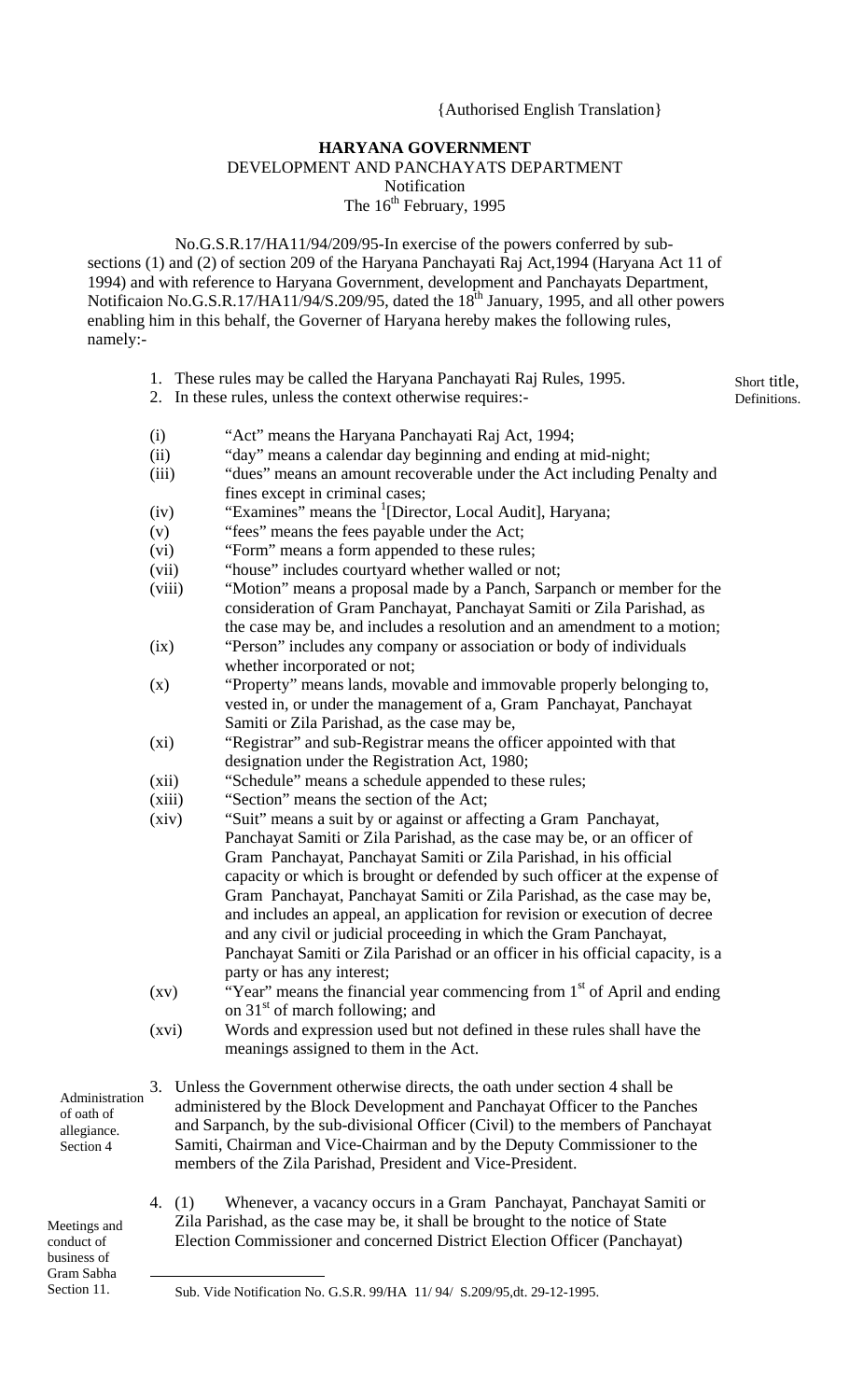immediately by Block Development and Panchayat Officer concerned in case of Gram Panchayat by the Executive Officer in case of Gram Panchayat by the Executive Officer in case of Panchayat Samiti and by the Chief Executive Officer in case of Zila Parishad respectively. The vacancy shall be filled in accordance with the provisions of the Act and rules made thereunder.

4.  $^{2}[(2)$  $[(2) \quad * \quad * \quad * \quad * \quad * \quad * \quad * \quad *]$ 

- $\frac{1}{1}$ [(1) The General meeting of a Gram Sabha one during the period commencing on the  $15<sup>th</sup>$  day of May and ending day of june and the other during the period commencing on the  $15<sup>th</sup>$  day of November, and ending with the  $15<sup>th</sup>$  day of December shall be held each year in the sabha area at a public place. The time and the date of the general meeting shall be fixed by Block Development and Panchayat Officer. The extraordinary general meetings of a Gram Sabha shall be held in the sabha area at a public place. The time and date of extraordinary general meeting shall be fixed by the sarpanch.]
- (2) A notice of at least fifteen clear days shall be given to the members of the Grsm Sabha for hoding a general meeting of the Gram Sabha.
- (3)(a) A notice of an ordinary general meeting of Gram Sabha shall state the nature of business to be transacted at the meeting.
	- (b) A requisition for calling an extraordinary general meeting of a Gram Sabha and also a notice of such meeting shall state the purpose for which the meeting is being called.
- (4) A notice of a meeting of a Gram Sabha shall be published-
	- (a) by affixing it at the office of the Gram Panchayat and other conspicuous places in the sabha area; and
	- (b) by making an announcement by beat of drum in the sabha area on the day of issue of the notice under sub-rule(2) and also on the day proceeding the meeting :

 Providing that when a meeting has been called by the Block Development and Panchayat Officer a copy of the notice shall be affixed at the office of the Block Development and Panchayat Officer.

(5) Any member of a Gram Sabha who desires to bring forward any resolution or wishes to ask any question at any meeting of the Gram Sabha shall given notice to do so the sarpanch, at least seven days before the meeting:

 Provided that the Sarpanch may in his discretion, permit any question or the discussion of a resolution or transaction of any business for which no previous notice has been given.

- (6) No subject once finally disposed of by a Gram Sabha shall be reconsidered within three months of its disposal by the Gram Sabha.
- (7) (a) The Sarpanch may disallow the moving of discussion of any resolution or opposition which he considers to be beyond the scope of the Gram Sabha and in doing so, he shall record his reasons in writing.
	- (b) All resolutions not disallowed by the Sarpanch shall be discussed and passed by a majority vote.
- (8) On receipt of notices, referred to in sub-rule(5), the Sarpanch shall have the answers prepared to the questions received and collect all relevant information pertaining to subjects proposed to be discussed in the meeting.
- (9) (a) At the next meeting of the Gram Sabha, the Sarpanch or with his permission a Panch shall read answers to the questions duly received before the meeting.

<span id="page-2-0"></span> $\frac{1}{1}$ Sub Vide Notification No. G.S.R. 70 /HA  $11/94/$  S.209/2000, dt.19-10-2000. Ommitted by ibid.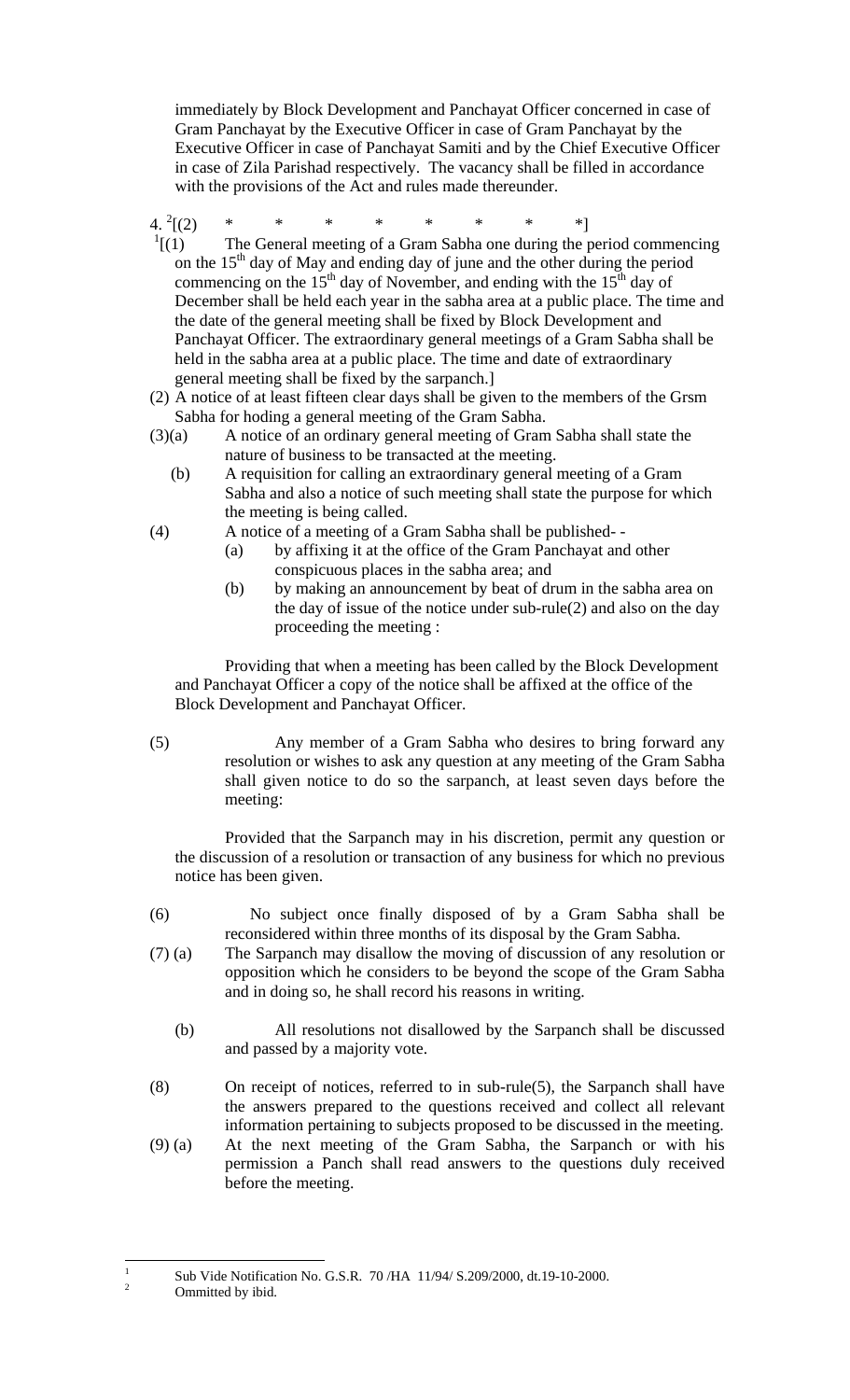- (b) A member of a Gram Sabha putting a question may withdrawn the same ay any time before the answer's read out at the meeting but in any such case, the question shall be expunged from the minutes.
- (c) If a member of the Gram Sabha, who has given due notice of any question, has not withdrawn it before the meeting is held, and is not present at he meeting, the Sarpanch may allow the question and answer to the same to be read.

(10) (i) The order of business at every general meeting of a Gram Sabha may be, as under:-

- (a) Proceedings of the previous meeting to be read out by the Sarpanch;
- (b) Report of action taken by the Gram Panchayat on previous discussions of the Gram Sabha;
- (c) Important decisions of the Gram Panchayat after the last ordinary/general meeting to be read out by the Sarpanch;
- (d) Questions and resolution by members of the Gram Sabha;
- (e) Statement of income and expenditure to be read out item by item;
- (f) Audit report and reply therto;
- (g) Consideration of budget prepared by the Gram Panchayat and formulation of future development programme;
- (h) Any other item which may be raised with the permission of the Sarpanch.
- (ii) If it is not possible to complete all the items on the agenda on date fixed, the meeting may be continued on any subsequent day.
- (11) The proceedings of every meeting of a Gram Sabha shall be recorded in Hindi, in the proceeding Book and signed or thumb marked by the Sarpanch and all members of Gram Sabha present in the meeting.
- (12) It shall be the duty of the Sarpanch to regulate the conduct of business at a Gram Sabha meeting and to preserve order. If any member of the Gram Sabha disgrards the authority of the Sarpanch or is guilty of obstructive or offensive conduct during the meeting the Sarpanch may ask him to behave properly and on his failure to do so, direct him to withdrawn from the meeting.
- (13) If a general meeting or extraordinary general meeting is called under sub-section (5) of section 11, the person presiding at such meeting shall be deemed to be "Sarpanch" for the purpose of this rule.

#### **MEETING OF GRAM PANCHAYAT, PANCHAYAT SAMITI AND ZILA PARISHAD**

Time and place of meeting and conduct of business of a Gram Panchayat. Section 13.

6.(1) No meeting of a Gram Panchayat shall be held unless a notice of at least three clear days intimating the day, time and place of the meeting and the business to be transacted at the meeting, is given to the Panches and Sarpanch. Such notice shall also be pasted at the office of the Gram Panchayat:

> Provided that in an emergency, for reasons to be started in writing, meeting may be called by the Sarpanch at a shorter notice.

- (2) For purpose of provision to sub-section (1) of section 13, the concerned Block Development and Panchayat Officer shall be the Prescribed authority.
- (3) The notice and agenda of a meeting of the Gram Panchayat shall be sent by the Gram Sachiv concerned and he shall attend the meeting and if possible, make suggestions on items relating to development work.
- (4) The names of the Panches at each meeting shall be entered in the proceeding Book of the Gram Panchayat. If a Panch leaves the meeting before it is over, the fact shall be so recorded in the proceedings at the stages at which he leaves the meeting.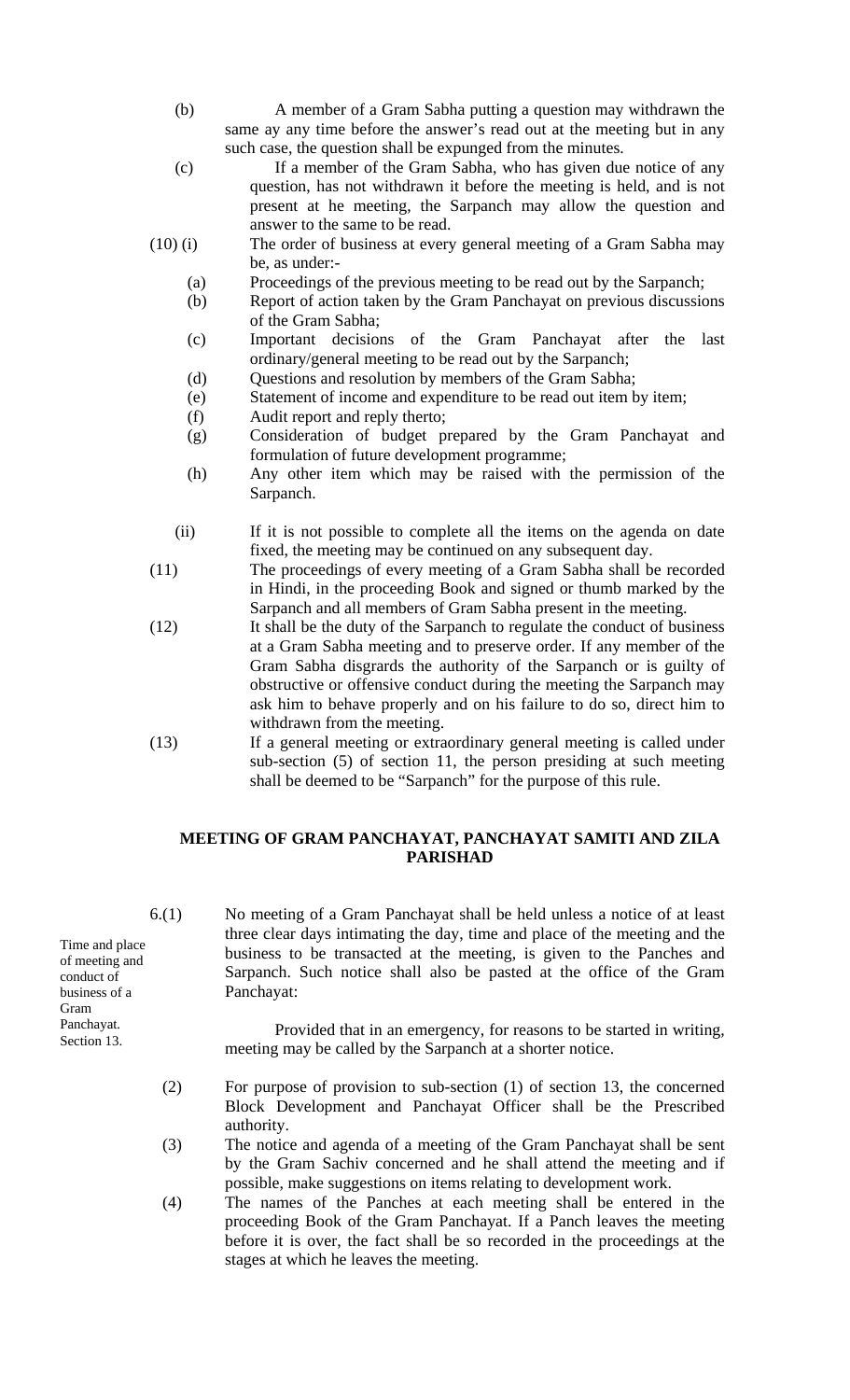- (5) The proceeding of a meeting shall be recorded as each item is disposed of by the Gram Panchayat. If a resolution has been passed unanimously the fact shall be so recorded. In other cases the names of the Sarpanch and Panches who vote for or against the resolution, shall be recorded against each resolution.
- (6) The order of the business as laid down in clause (i) of sub-rule (10) of rule 5 may, as far as applicable, apply to the business to be transacted at a meeting of a Gram Panchayat.
- (7) The proceedings of Gram Panchayat meeting shall be recorded in Hindi, in the proceedings Book maintained for this purpose.
- 7.(1) All the meeting of the Panchayat Samiti shall be held in the office of Panchayat Samiti only.
	- (2) The agenda of meeting Panchayat Samiti shall be prepared by the Time and place Executive Officer in consultation with the chairman. The notice and of meeting and agenda of meeting of Panchayat Samiti shall be sent by the Executive **Conduct** of conduct of Officer through registered letter acknowledgement due at ordinary place panchayat of residence of members and through other expedient manners deemed fit. Samiti.
	- (3) The proceedings of the meeting shall be recorded in the proceeding books Section 66. as each item is disposed of by the Panchayat Samiti. If a resolution has been passed unanimously the fact shall be so recorded. In other cases the names of the members including Chairman and Vice-Chairman who vote for or against the resolution shall be recorded against each resolution.

(4) The order of business shall be prepared in the following manner:-

- (i) Questions;
- (ii) papers to be laid on the table of the Panchayat Samiti for the first time;
- Note:- No discussions is to be allowed on these papers on the day they are laid on the table.
	- (iii) Any motion regarding change of order of business;
	- (iv) Appointment of members of committee;
	- (v) Matters relating to urgent official business brought forward by the presiding Authority;
	- (vi) Proceedings of standing Committees;
	- (vii) Report of Committees;
	- (viii) Resolutions;
	- (ix) Other official business.
	- (5) The proceeding of the Panchayat Samiti shall be recorded in Hindi.
	- (6) A copy every resolution passed by the Panchayat Samiti shall be forwarded, in addition to the Deputy Commissioner, to the Chief Executive Officer concerned within 3 days from the date of meeting.
	- 8. The provisions of ruls 7 for the time, place and conduct of the business of Panchayat Samiti shall, mutandis, apply for the business of Zila Parishad.
	- 9.(1) Every Gram Panchayat, Panchayat Samiti and Zila Parishad shall maintain <sup>Zila Parishad</sup> Section 126. an attendance register in Form V showing the names of Sarpanch, Panches, Members, Chairman, Vice-Chairman, President and Vice-President, as the case may be, with date and description of the meeting. Every one of them attending the meeting shall put down/affix his initial or thumb mark in the column against his name in the said register before the beginning of the meeting. Any such person not present shall be marked absent by the presiding authority of the meeting unless he is on leave. In such situation, this fact shall be so recorded.
		- (2) All the meetings of Gram Panchayat, Panchayat Samiti and Zila Parishad, as the case may be, shall be open to public:

Provided that the presiding authority may, or or at the request of majority of members present, shall in any particular case, for the reasons to be recorded in the proceedings book, direct the public in general or any particular person to withdrawn.

business of a

Time and place of meeting and conduct of business of a Zila Parishad.

General Provisions applicable to meeting of Gram Panchayat,Panc hayat Samiti and Zila Parishad. Sections 13,16,and 126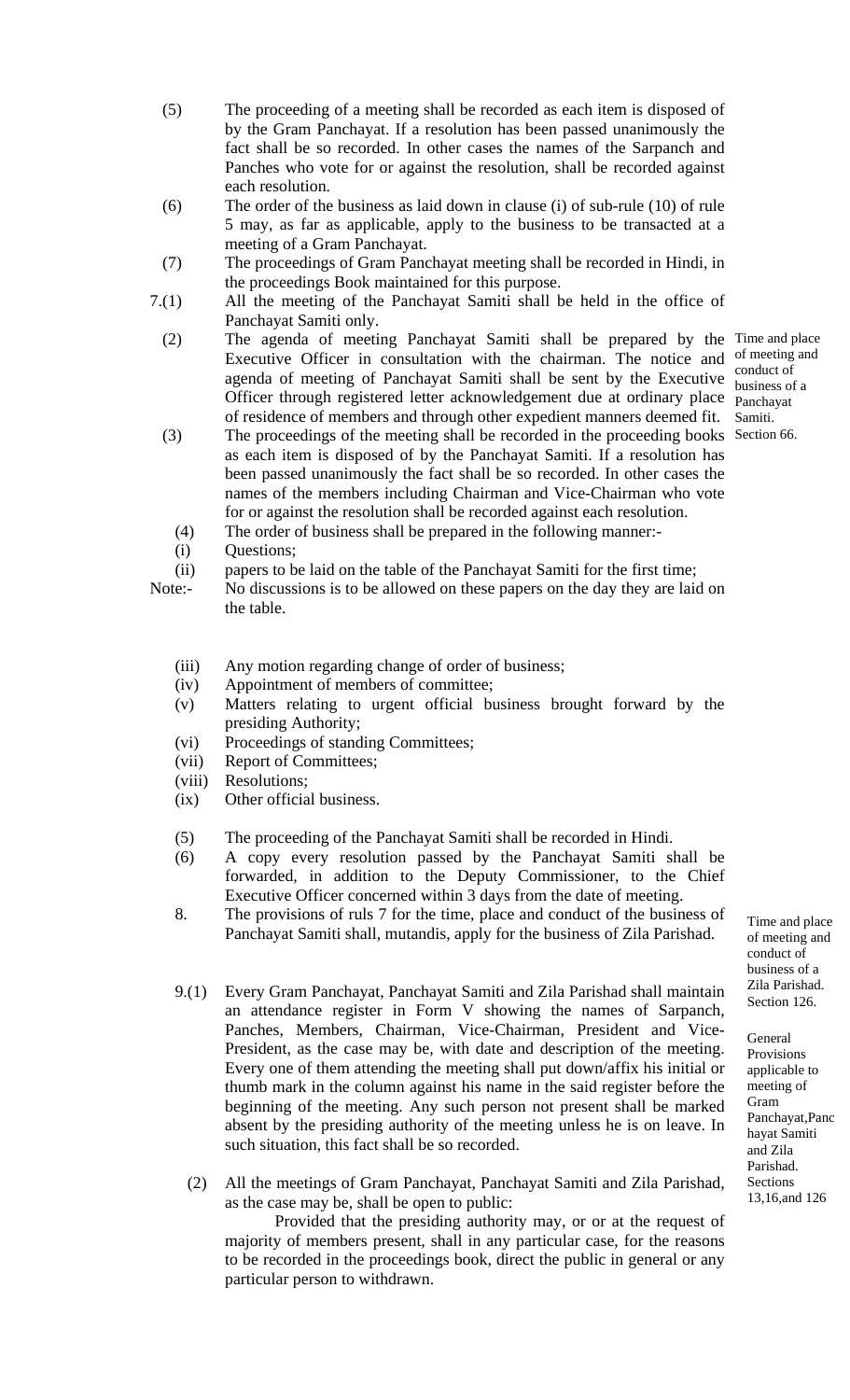- (3) If, within an hour after the time appointed for a meeting, there is no quorum, the meeting shall stand adjourned, unless all the members present agree to wait longer.
- (4) No member including panches shall take part in the discussion of or vote on any question, coming up for consideration at a meeting, if the question is one, in which apart from its general application to the public, he has any direct or indirect pecuniary interest:

Provided that the presiding authority may prohibit any member/ panch from voting on or taking part in the discussion of any question, in which he believes such member/panch to have such pecuniary interest or he may require such member/panch to absent himself during the discussion:

Provided further that such member/panch may challenge the decision of the presiding authority, who shall thereupon put the question in the meeting and the decision of the meeting shall be final.

- (5) If the presiding authority is believed by any member/panch present at the meeting to have any direct or indirect pecuniary interest in any subject under discussion, the presiding authority may, if a motion to that effect is carried, be required to absent himself from the meeting during such discussion.
- (6) The member concerned shall not be entitled to vote on the question referred to in second provision to sub-rule (4) of rule 9 and the presiding authority shall not be entitled to vote on the motion referred to in sub-rule (5).
- (7) The presiding authority may, in case of grave disorder arising in the meeting, suspend any sitting for a time to be specified by him.
- (8) The presiding authority shall reserve order and shall have all powers necessary for the purpose of enforcing its decisions.
- (9) (i) A Panch, sarpanch or member, while speaking, shall not:-
	- (a) Comment on any matter on which a judicial decision is pending;
	- (b) make a personal charge against a Panch, member or sarpanch;
	- (c) use offensive expressions about the conduct of proceedings of parliament, or of the legislature of any state, or of any other Gram Panchayat, Panchayat Samiti, or Zila Parishad;
	- (d) utter defamatory words; or
	- (e) use his rights of his speech for the purpose of obstructing business of the Gram Panchayat, Panchayat Samiti, or Zila Parishad, as the case may be.
	- (ii) No member shall speak more than once on a motion or resolution: Provided that the panch or member who moves a resolution or motion shall have the right to reply.
- (10) No speech shall, except with the permission of the presiding authority, exceed ten minutes in duration:

 Provided that the member of the Panchayat Samiti, or Zila Parishad as the case may be, who moves a resolution may speak for fifteen minutes in moving the same.

- (11) The presiding authority Gram Panchayat, Panchayat Samiti, or Zila Parishad, as the case may be, may in case of grave disorder arising in the meeting, suspend any sitting for a time to be specified by him.
- (12) The presiding authority Gram Panchayat, Panchayat Samiti, or Zila Parishad, as the case may be, shall preserve order and shall have all powers necessary for the purpose of enforcing its decisions.
- (13)(i) The member shall sit in such order as the presiding authority may fix and shall speak only from their places.
	- (ii) A member desiring to speak on any matter before the Panchayat Samiti, or Zila Parishad, as the case may be, shall rise from his place but shall not speak before the presiding authority calls name of the speaker, whereupon he shall address the presiding authority. If two or more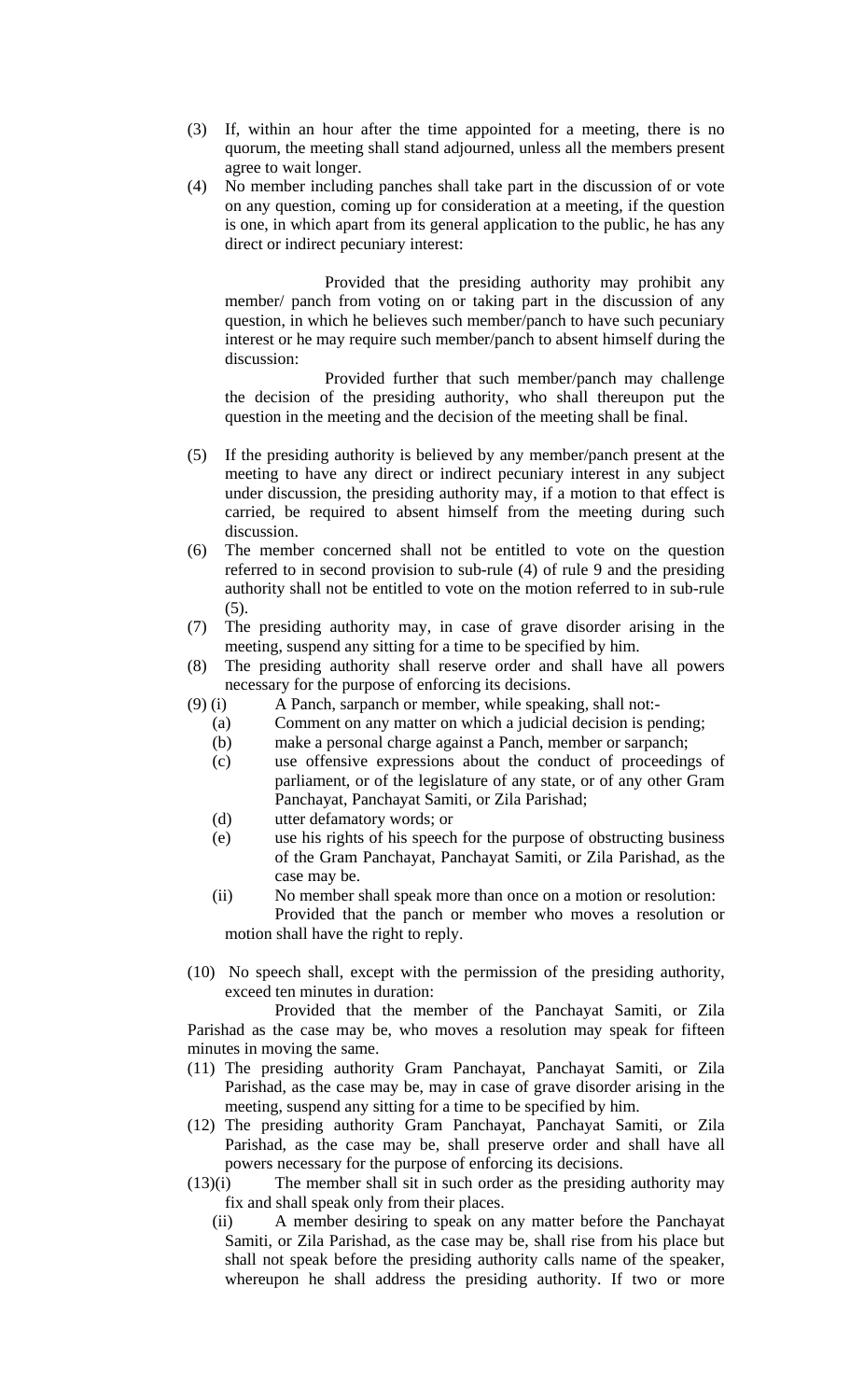members rise simultaneously to speak, the presiding authority shall call the members who first caught its eye to speak first. The other member or members shall immediately resume their seats, if at any time, the presiding authority rises in its seat, any member speaking shall resume his seat.

- (iii) When a member is called to order by the presiding authority, he shall immediately sit down.
- (14) (a) A member is guilty of branch of order, if he:-
	- (i) uses objectionable or offensive words and refuse to withdraw or offer any apology;
	- (ii) willfully disturb the peaceful and orderly conduct of the meeting;
	- (iii) refuses to obey any order from the Chair, or
	- (iv) does not resume his seat when the presiding authority rises from its chair or when he is called upon to do so by the presiding authority.
	- I. Any member may take objection to any offensive words.
	- II. A member who objects to offensive words should move," that the words be taken down". If his motion is agreed to, the presiding authority shall direct that the words be taken down.
	- III. Objection to offensive words shall be taken down when the words are used and not after another member has begun to speak.
	- IV. A member whose words have been taken down shall be guilty of a breach of order.
	- V. The presiding authority may having called the attention of the Gram Panchayat, Panchayat Samiti, or Zila Parishad, as the case may be to the conduct of a member who persists in irrelevant or invidious repetition, either of his own arguments or of the arguments used by other Panch or member in debate, direct him to discontinue his speech.
	- VI. The presiding authority may direct any Panch or member, who in its opinion, is guilty of breach of order to withdrawn immediately from meeting and any member so ordered to withdrawn shall do so forth with and absent himself during the remainder of the day's meeting. If any member is so directed by the presiding authority for a second time, it may further debar the member concerned from attending one succeeding meeting of the Gram Panchayat, Panchayat Samiti, or Zila Parishad, as the case may be.
- $(10)$  (1) For purpose of sections 10 and 123 the concerned <sup>1</sup>[\[](#page-6-0)District Development and Panchayat Officer] and the Deputy Commissioner respectively shall be the prescribed authority.
	- (2) The notice of meeting for considering motion of no confidence shall be issued at least seven days before the date fixed for the meeting, intimating the date, time and place of meeting by proclamation by beat of drum, in the sabha <sup>2</sup> [\[](#page-6-1)areas] concerned and by affixing a copy same on the notice <sup>2</sup>[boards of offices of concerned Gram Panchayat, Panchayat Samiti, or Zila Parishad] and at other conspicuous places in the village. <sup>2</sup>[The] notice shall also be issued to all the members by registered  $(A.D.)$ post at their ordinary place of residence and also by affixing a copy of the same at the notice board of office of Block Development and Panchayat Officer, Additional Deputy Commissioner and through any other expedient manner deemed proper.
	- (3) The presiding authority of the meeting, referred to in sub-rule (2), shall be <sup>1</sup>[District Development and Panchayat Officer], Additional Deputy Commissioner in case of Vice-Chairman, and Chairman and the Deputy Commissioner in case of vice- President and President.
	- (4) The voting in the meeting shall be by the secret ballot for which the presiding authority shall make the necessary arrangements. The presiding authority shall also record the proceeding of the meeting, setting forth therein-

No confidence motion against Sarpanch 3[\* \* \*] Chairman, Vice-Chairman, President, Vice-President, Section  $[* * *] 123.$ 

1

<span id="page-6-0"></span><sup>&</sup>lt;sup>1</sup> Sub.vide Notification No. S.O.148/HA 11/94/ S.209/99, dt. 18-6-1999.

<span id="page-6-1"></span> $^{2}$  Sub.vide Notification No.G.S.R.70/HA 11/94/ S.209/2000, dt. 19-10-2000.

<sup>3</sup> Omitted Vide notification ibid.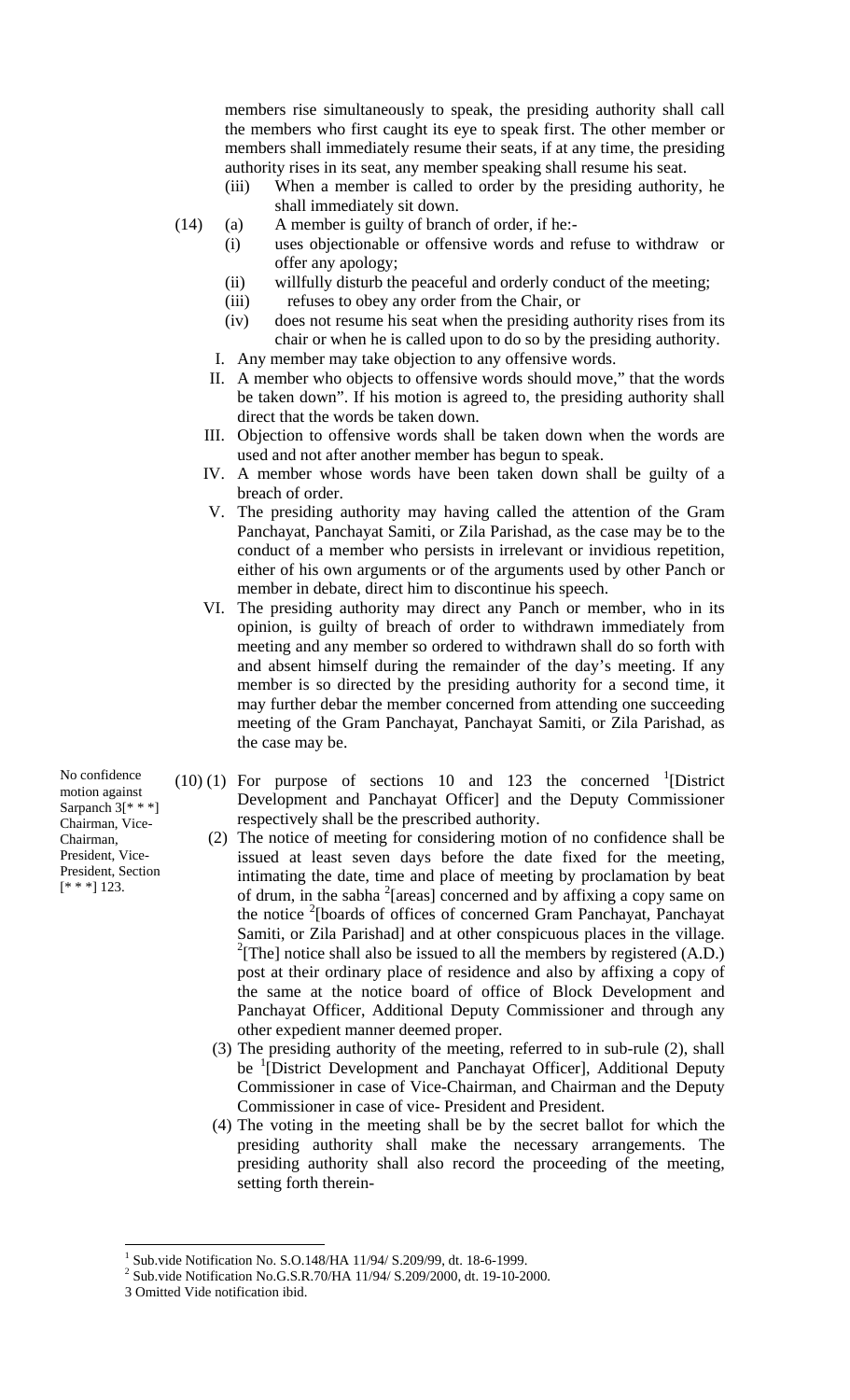- (a) the name of  $1^*$  $1^*$  \* \*] members who gave the requisition and the date thereof;
- (b) the dates on which the notice was issued and served under sub-rule (2);
- (c) date, time and place of the meeting;
- (d) number of votes polled against the motion;
- (e) number of votes polled in favour of motion, and
- (f) result.
- (5) If within half-hour after the time appointed for the meeting, there is no quorum, the meeting shall stand dissolved and the notice shall lapse.
- (11) Duties and functions of Gram Sachiv, Executive Officer of Panchayat Duties and Samiti and Chief Executive Officer or Zila Parishad shall be as follow:-
- (1) Duties and functions of Gram Sachiv,- In addition to the duties as specified in section 15 a Gram Sachiv shall perform the following Duties  $\frac{S_{\text{sc}}}{S_{\text{ex}}/S_{\text{ex}}}\$ and functions:-
- (a) inform all panches about the date, time and place fixed for holding Chief meeting of the Gram Sabha and Gram Panchayat in accordance with the Executive procedure laid down in the rules;
- functions of Gram Sachiv, Officer and Officer. Section 15,
- (b) negotiate with the neighbouring Gram Panchayats, Panchayat Samiti or  $\frac{32000 \text{ m}}{74 \text{ and } 134}$ . other institutions for carrying out joint works or undertaking such as schools, hospitals, dispensaries first-aid centres, libraries, roads, water supply arrangement etc. which may be beneficial to the residents of Gram Panchayat area concerned;
- (c) assist in the special campaigns launched by Government for the eradication of epidemic, family planning, utilization of fertilizers, spraying of insecticides, poverty, alleviation and all other schemes launched by the Government;
- (d) Prepare notices in quasi judicial proceedings pending before the Gram Panchayats and to assist the Gram Panchayat;
- (e) Produce the records for inspection and audit when required by the Inspecting Officer, remove the defects pointed out in the audit and submit annotated copy of the audit note to the authority concerned;
- (f) Issue receipt for all moneys received by the Sarpanch on behalf of the Gram Panchayat under the signature of the Sarpanch and to enter the same in the cash Book and also ensure that the Gram Panchayat money is credited in the account of the Gram Panchayat in the Bank etc. and the Government dues in the treasury;
- (g) Deposit the old record of Gram Panchayat in the record room meant for the purpose;
- (h) Submit monthly reports to the Block Development and Panchayat Officer showing the amount received by the Gram Panchayat, funds deposited in the gram Panchayat account, expenditure incurred by the Gram Panchayat and the balance in hand with the Sarpanch or any other panch.
- (2) Duties and functions of the, Executive Officer:- In addition to the duties specified in section 74, the Executive Officer shall perform the following Duties and functions:-
- I. negotiate with the neighbouring Gram Panchayats, Panchayat Samiti or other institutions for carrying out joint works or undertaking such as schools, hospitals, dispensaries first-aid centres, libraries, roads, water supply arrangement etc. which may be beneficial to the residents of Gram Panchayat Samiti;
- II. assist in the special campaigns launched by Government for the eradication of epidemic, family planning, executing poverty, alleviation and all other schemes launched by the Government;
- III. Produce the records for inspection and audit when required by the Inspecting Officer, remove the defects pointed out in the audit and submit annotated copy of the audit note to the authority concerned;

 $\overline{a}$ 

<span id="page-7-0"></span><sup>4</sup> Omitted Vide notification ibid.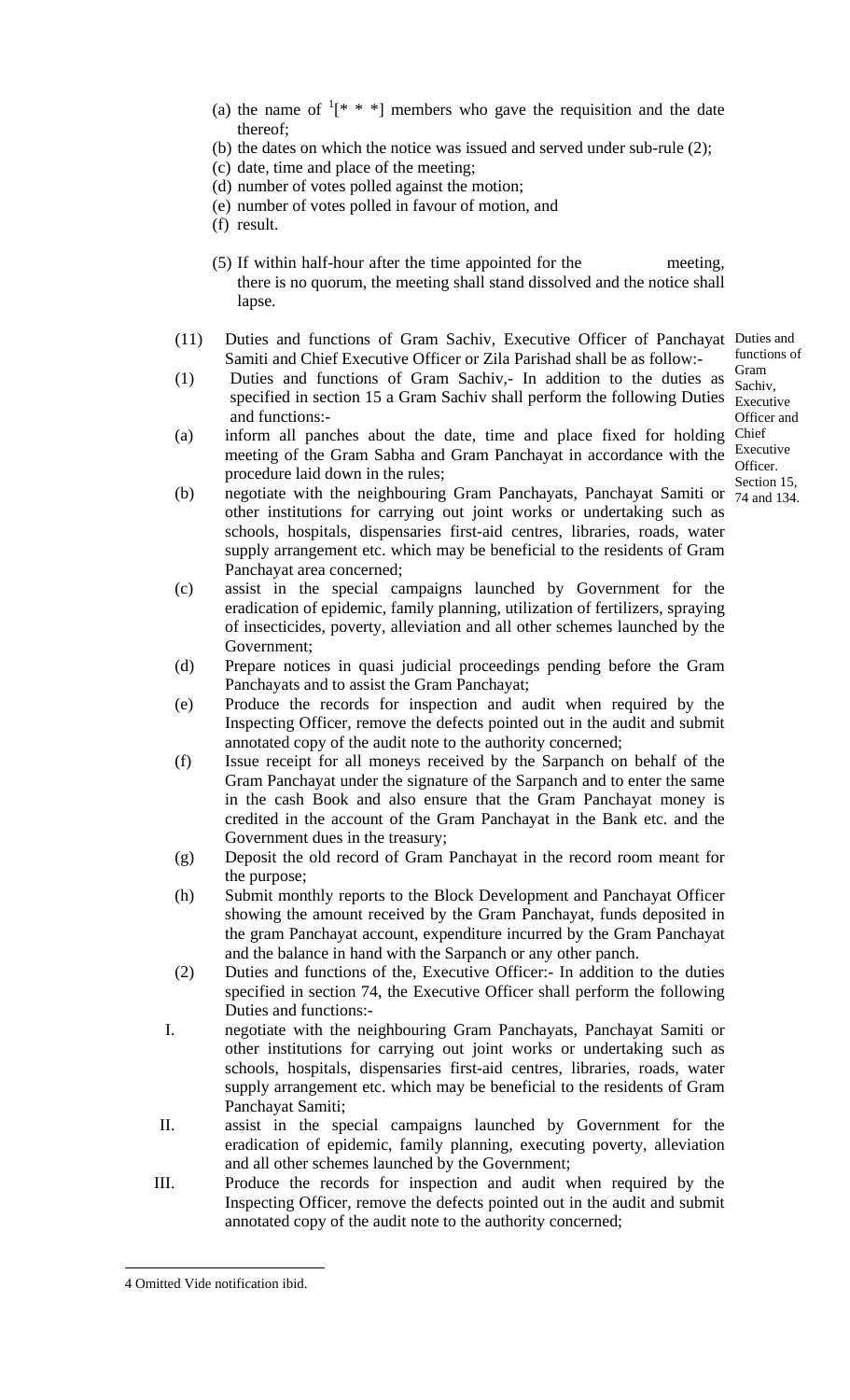- IV. Issue receipt for all moneys received by the Panchayat Samiti to enter the same in the cash Book and also ensure that the Panchayat Samiti money is credited to the account of the Panchayat Samiti in the Bank etc. and the Government dues in the treasury;
- V. Deposit the old record to the Panchayat Samiti in the record room meant for the purpose;
- VI. Submit monthly reports to the Chief Executive Officer showing the amount received by the Panchayat Samiti and all expenditure incurred by it;
- VII. To maintain up to date record of Panchayat Samiti and its immovable property;
- VIII. To submit monthly statements regarding illegal occupation and rent due to Panchayat Samiti's immovable property to Chief Executive Officer and Deputy Commissioner.
- (2) Duties and functions of the, Executive Officer:- :- In addition to the duties specified in section 134, the Chief Executive Officer shall perform the following Duties and functions:-
- I. to inform all members about the date, time and place fixed for holding meetings of the Zila Parishad or any committee in accordance with the procedure laid down in the rules;
- II. to negotiate with the neighbouring Gram Panchayats, Panchayat Samiti or other institutions for carrying out joint works or undertaking such as schools, hospitals, dispensaries first-aid centres, libraries, roads, water supply arrangement etc. which may be beneficial to the residents of Zila Parishad area concerned;
- III. assist in the special campaigns launched by Government for the eradication of epidemic, family planning, executing poverty, alleviation and all other schemes launched by the Government;
- IV. notices in quasi judicial proceedings pending before the Zila Parishad and to assist the Zila Parishad;
- V. Produce the records for inspection and audit when required by the Inspecting Officer, remove the defects pointed out in the audit and submit annotated copy of the audit note to the authority concerned;
- VI. Deposit the old record of Zila Parishad in the record room meant for the purpose;
- VII. To submit monthly statements regarding illegal occupation and rent due to Zila Parishad's immovable property and any report required by the Government to be submitted to Director and concerned Deputy Commissioner.
	- 12. The Gram Panchayat shall maintain and use the following records, registers, books and forms:-
	- (i) Cash Book in Form I
	- (ii) Proceedings Book in Form II
	- (iii) Inspection Books in Form III
	- (iv) Receipt Books in Form IV
	- (v) Attendance Books in Form V
	- (vi) Register showing the demand and collection of taxes, duties, cases and fees in Form VI
	- (vii) Register of court cases by and against the Gram Panchayat in Form VII
	- (viii) Application for acquition of land in Form VIII
	- (ix) Register of fees and fine in Form IX
	- (x) Stock register of material in Form X
	- (xi) Works Register in Form XI
	- (xii) Muster Roll Register in Form XII
	- (xiii) Register of immovable property (other than shamlat deh) in Form XIII
	- (xiv) Stock Register of furniture in Form XIV
	- (xv) Library Book Register in Form XV
	- (xvi) Library issue Register in Form XVI
	- (xvii) Security deposit Register in Form XVII
	- (xviii) Stock Register of Receipt Books in Form XVIII

Records of Gram Panchayat. Section 15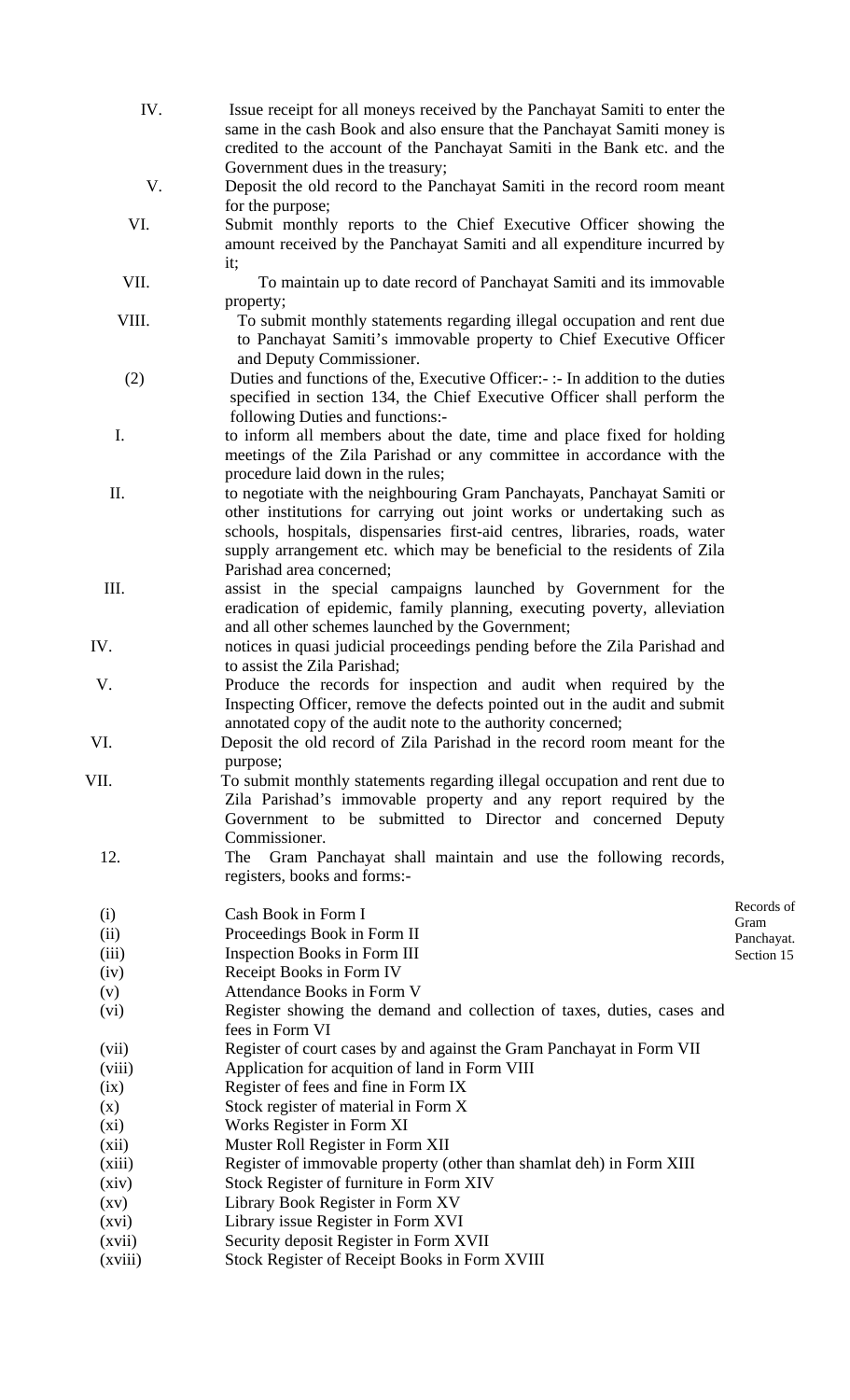- (xix) Despatch Register (account of stamps also to be maintained in this register) in Form XIX
- (xx) Receipt Register in Form XX
- 13. An order made under section 25 shall be published in the following manner:-
	- (a) copies of the order shall be exhibited at some conspicious places within the Sabha area;
	- (b) one copy of the order shall be affixed on or near the property, if any, affected by the said order; and
		- (c) one copy of the order shall be served on the person who is required to take any action in pursuance thereof:

Provided that if the order is applicable to the residents of the Sabha area in general, the publication shall be made by the beat of drum as well.

- 14. (1) The abadi deh map prepared under section 26 shall be published for inviting Preparati objections in the following manner:-
	- (a) a copy each of the man shall be kept in the offices of revenue Patwari, Gram Panchayat and Block Development and Panchayat Officer for inspection by the residents of the village;
		- (b) Notice shall be displayed outside office of the patwari and Panchayat Ghar and at any other conspicuous place in the Sabha area giving the following particulars:-
		- (i) name of the Sabha area;
		- (ii) mohallas, streets, chowks and abadies in the respect village in respect of which the map has been prepared;
		- (iii) name of the person who has prepared the map;
		- (iv) places where the map can be inspected on payment of inspection fee of five rupees;
		- (v) place and the name of the sarpanch, or any other panch with whom the objection, if any, may be field;
		- (vi) date of publication of the notice; and
		- (vii) last date for filling of objections; if any, and
		- (c) Publicity to the notice shall be also be given in the Sabha area by beat of drum through village chowkidar, record of which duly authenticated by village Lambardar and sarpanch shall be kept by the Gram Panchayat.
		- (2) As soon as the objections are considered and the map is finalized by the Gram Panchayat, a notice under sub-sections (4) of section 26 shall be displayed outside the office of the Gram Panchayat and at two other conspicuous places in the sabha area giving the following particulars:-
		- (i) name of the Sabha area;
		- (ii) mohallas, streets, chowks and abadies in the respect village in respect of which the map has been prepared;
		- (iii) name of the person from whom the map has been got prepared;
		- (iv) date on which the map has been finalized and the places/offices from where a copy of the map can be obtained on payment of fee; and
		- (v) Publicity to the notice shall also be given through village chowkidar by beat of drum, record of which duly authenticated shall be maintained by the Gram Panchayat.
		- (3) A copy of the map may be obtained by any person by paying a fee of one hundred rupees per copy to the Gram Panchayat or Block Panchayat or Block Development and Panchayat officer.
		- (4) All fees received for inspection and supply of the copies of maps shall be credited to the Gram fund.
		- 15 If a Gram Panchayat, Panchayat Samiti or Zila Parishad, as the case may be, Power of undertakes to receive from any person any property vested in him or the Gram management of any institution or the execution or maintenances of any work or Panchayat, the performance of any duly within its area, it shall satisfy itself that it is free Panchayat from all encumbrances so that it will not in any way be a burden on the Gram Parishad, to Fund, Panchayat Samiti or Zila Parishad fund, as the case may be, or involve or incur any liability.

Samiti or Zila take over management of institutions. Section 36.

on of abadi deh Section 26

Publication of orders. Section 25.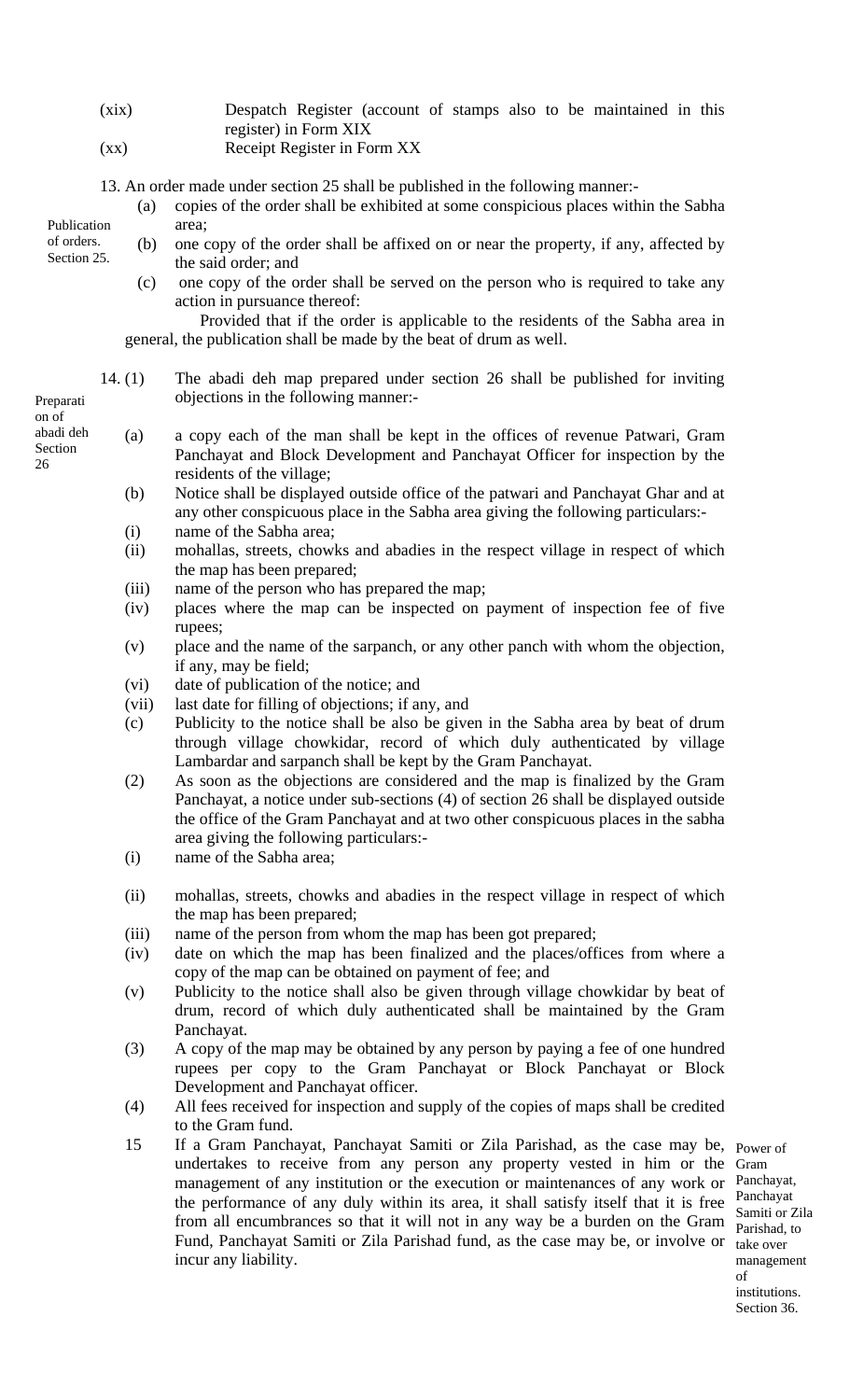- (a) the educational institutions recognized by Government or affiliated to any University in Haryana State;
- (b) the department concerned for the buildings of hospitals or dispensaries and provision for medicines, water supply and diet and other necessities to needy patients.
- 17(1) The Panchayat Samiti concerned shall be prescribed authority for the purpose of Establishment section 38.
- (2) when a group of neighbouring Gram Panchayats combines to help in establishing a school, hospital, or Ayurvedic or Unani dispensary, a joint committee shall be formed.
- 18(1) Any person aggrieved by an order or by any resolution of a Gram Panchayat, other than one relating to judicial functions of the Gram Panchayat, may prefer an application to the District Development and Panchayat Officer or Sub-Divisional Officer (Civil) within 30 days of the order or the resolution, setting forth concisely the grounds of objection to the order or resolution, as the case may be, together with a certified copy of the order or resolution:

Provided that the District Development and Panchayat Officer or Sub-Divisional Officer (Civil), as the case may be, may delay in preferring the application for sufficient reasons.

- (2) On receipt of the application in accordance with sub-rule(1), the District Development and Panchayat Officer or Sub-Divisional Officer (Civil), as the case may be, shall appoint time and place for hearing of the application.
- (3) The District Development and Panchayat Officer or Sub-Divisional Officer (Civil), as the case may be, shall give reasonable opportunity to the Gram Panchayat concerned to explain the view point of the Gram Panchayat on the date, time and place fixed for hearing of the application before suspending the execution of any resolution or order in dispute or before prohibiting the doing of any act which is about to be done or is being done by the Gram Panchayat:

Provided that nothing in this rule shall be constructed to curtail the power of the District Development and Panchayat Officer or Sub-Divisional Officer (Civil), as the case may be, when the acts suo motu fall under section 47.

- 19(1) Any person who is a voter of Gram Panchayat, Panchayat Samiti or Zila parishad area, may after making an application in writing and with the permission of the Sarpanch, Chairman or president, as the case may be, inspect the non-judicial records of Gram Panchayat, Panchayat Samiti or Zila parishad, after making a payment of Rs. 25, 50 or 100 respectively on each occasion.
- (2) The sarpanch, Chairman or president, as the case may be, shall on the application of any part, to any proceeding, allow inspection of the record to the said part or its duly recognized agent on payment of fee at the rate laid down in sub-rule (1) on each occasion.
- (3) The sarpanch, Executive Officer or Chief Executive Officer shall, on the application in writing of any voter or any resident of area concerned, supply him with a copy of the relevant non-judicial record or entry in the register or any portion thereof on a payment of a fee of rupee five page or part thereof.
- (4) The sarpanch, Executive Officer or Chief Executive Officer shall, on the application of any party to proceedings, supply him with a copy of the relevant record or entry in the register or any portion thereof on payment of a fee of rupees five page or part thereof.
- (5) The said copy shall be signed by sarpanch, Executive Officer or Chief Executive Officer, as the case may be.
- (6) The provisions of section 76 of the Indian Evidence Act, 1872 shall apply, in so far as they are applicable, to all public documents in the custody of Gram Panchayat, Panchayat Samiti or Zila parishad.
- 20(1) No movable property shall be purchased, sold or transferred by a Gram Panchayat, Panchayat Samiti or Zila parishad without a prior resolution of Gram Panchayat, Panchayat Samiti or Zila parishad, as the case may be:

Provided that the sarpanch may in an emergent case purchase or sell movable property of a value not exceeding Rs. 500:

Access to records of Gram Panchayat, Panchayat Samiti or Zila Parishad section 46

Acquisition and transfer of property by Gram Panchayat, Panchayat Samiti or Zila parishad. Section 206 and 207

Help in maintenance and improvement of schools, hospitals and dispensaries section37.

of primary schools, hospital or dispensaries or a group of  $\mathbf{I}$ 

Power to suspend action of gram Panchayat section 47.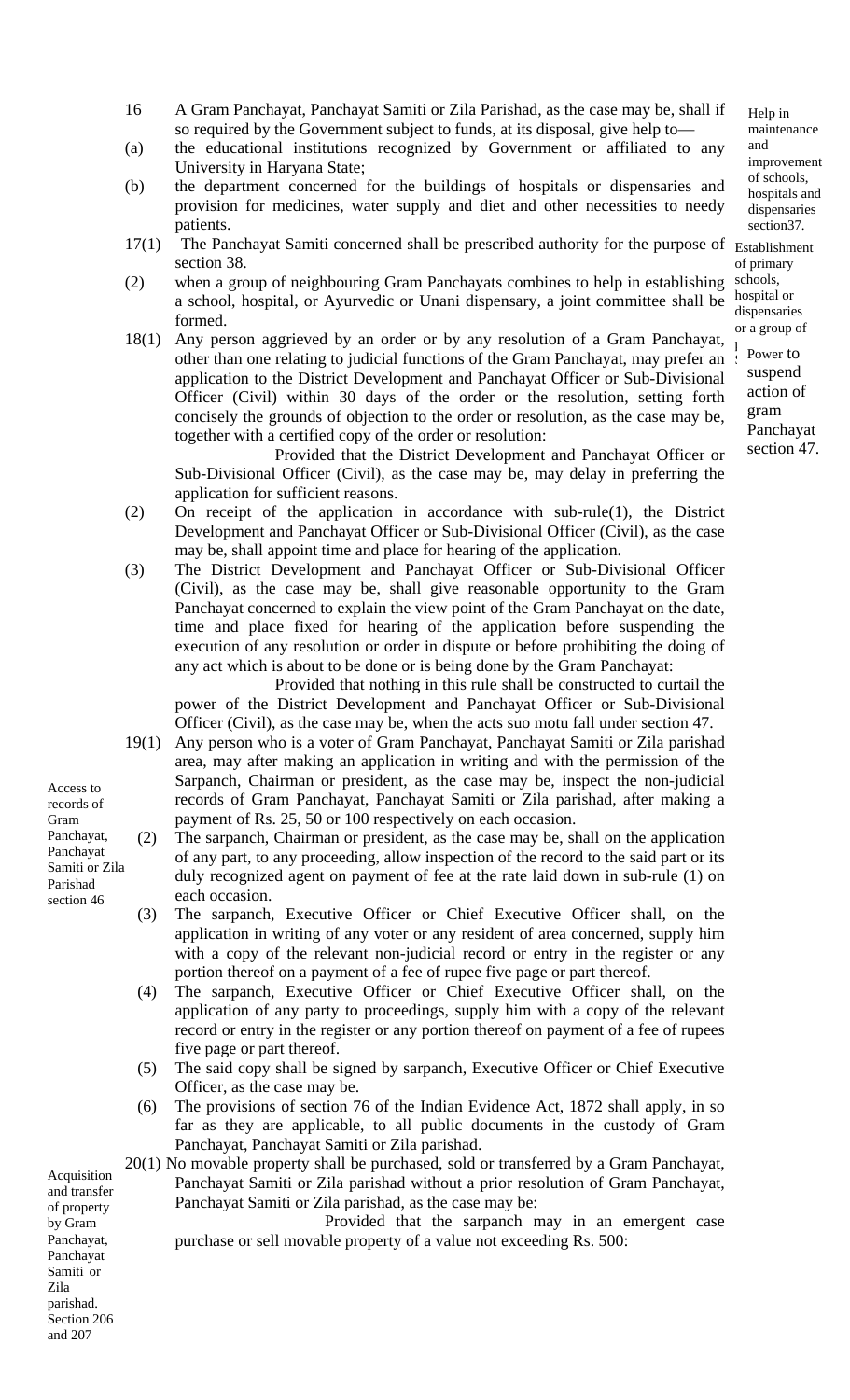Provided further that all transactions relating to movable property shall be reported to the Gram Panchayat at its next meeting for its approval.

- (2) All contracts by or on behalf of the Gram Panchayat, Panchayat Samiti or Zila parishad, shall be entered into in the name of Gram Panchayat, Panchayat Samiti or Zila parishad, as the case may be, and all documents executed in this connection shall be signed by the sarpanch and Block Development and Panchayat Officer in the case of Gram Panchayat, Chairman and Executive Officer in case of the Panchayat Samiti and president and Chief Executive Officer in case of Zila Parishad, as the case may be, after obtaining the prior approval a Gram Panchayat, Panchayat Samiti or Zila parishad, as the case may be.
- 21(1)(a) A Panchayat Samiti may lease out any property or public places.
- (b) A Zila Parishad may lease out immovable property subject to the provisions contained in section 144.
- (c) All leases shall be by open auction after giving publicity as laid down in sub-rule (3) and shall be for a period not exceeding three years:

Provided that the possession of the property so leased out shall be delivered only after execution of lease deed duly between the parties. The lease deed shall be signed by Chairman and Executive Officer or President and Chief Executive Officer, as the case may be:

Provided further that if in any case the last bid is less than that at the next proceeding auction, the bid shall be accepted after approval of the same by the Zila Parishad in case of Panchayat Samiti and that of Director in case of Zila Parishad.

- (2) (a) A Panchayat Samiti or Zila Parishad shall not ordinarily sell any property or public place belonging to vested in or managed by it, if it can be leased out or profitably maintained.
- (b) All sales shall be by auction after giving wide publicity as laid down in sub $rule(3).$
- (3) When any property or public place is to be sold or given on lease, the Panchayat Samiti or Zila Parishad, as the case may be, shall publicise an auction notice in atleast one regional language newspaper and by displaying the auction notice at conspicuous places in the Panchayat Samiti or Zila Parishad area and on the notice boards of offices of the Zila Parishad, Panchayat Samitis and in such other manner as may be considered useful by the Chairman or President, as the case may be.
- (4) If, a Panchayat Samiti proposes to dispose of any property or public place in any manner otherwise than be way of lease, it shall obtain the previous sanction of the Government.
- (5) The Government shall not accord sanction for the sale, lease or other disposition of the property or public place, under this rule is such sale, lease or other deposition is not in the interest of the Panchayat Samiti or Zila Parishad, as the case may be, or causes inconvenience to the public.
- 22 The provisions of sections 60 and 121 shall mutatis mutandis apply for election of Chairman and president during suspension of any chairman and president under sub- section (1) of section 64 and sub-section (1) of section 160 respectively.

Explanation:- The person elected under this rule shall hold office only during suspension period.

- 23(1) The Deputy Commissioner concerned shall be the authority empowered by the Government to direct the president, Vice-President or a Member, as the case may be, by order in writing, to forthwith hand over the charge of his office and all papers or property, of the Zila Parishad, if any, in his possession as such to the new president, Vice-president or a member under sub- section (2) of section 125.
	- (2) under sub- section (3) of section 125 the city Magistrate shall be authorized to issue a search warrant.

Sale, lease and other alienation of property or public place by Panchayat Samiti or Zila Parishad. Section 144 206 and 207.

Chairman and President. Section 64 and 160.

Suspension of

Refusal to hand over charge.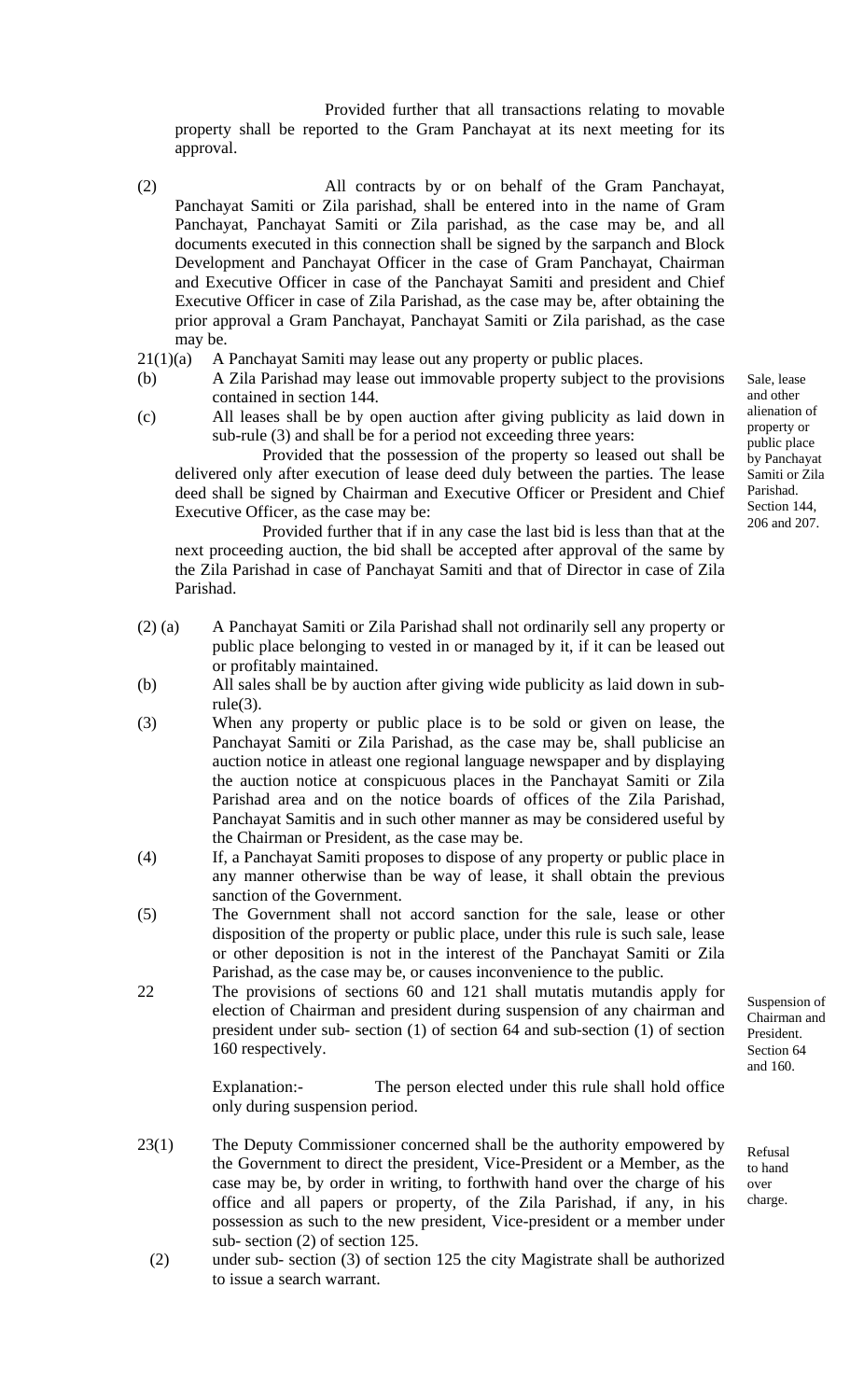Suit by or against Gram Panchayat, Panchayat Samiti or Zila parishad. Section 205.

- (3) Congnizance of an offence punishable under sub- section (4) of section 125 shall not be taken, save on a complaint made by the Chief Executive Officer concerned.
- 24(1) A Gram Panchayat, Panchayat Samiti or Zila parishad, shall be a resolution to be recorded in the proceeding book oppoint its sarpanch, Chairman or President or any panch or member, as the case may be, or any of its officers to contest any suit filed by or against the Gram Panchayat, Panchayat Samiti or Zila parishad, as the case may be. The person so appointed shall file a copy of the said resolution duly attested by the Sarpanch Executive Officer or Chief Executive Officer, as the case may be, under the seal of the Gram Panchayat, Panchayat Samiti or Zila parishad as the case may be in the court along with other documents.
	- (2) The actual expenditure incurred in institutions or defence of the suit shall be chargeable to the fund of the Gram Panchayat, Panchayat Samiti or Zila parishad, as the case may be.
	- (3) When any such suit is decide at any stage, the person so authorized shall without any avoidable delay, in writing inform the Gram Panchayat, Panchayat Samiti or Zila parishad, as the case may be.
	- (4) The counsel contesting the suit for and on behalf of the Gram Panchayat, Panchayat Samiti or Zila parishad, as the case may be, shall without avoidable delay, send a report to the concerned Gram Panchayat, Panchayat Samiti or Zila parishad, as the case may be, about the decision of the suit at any stage and his opinion about further course of action to be taken to defend the over all interest of Gram Panchayat, Panchayat Samiti or Zila parishad, as the case may be.
	- (5) The person so appointed shall not be competent to compound or admit claim of the party suing the Gram Panchayat, Panchayat Samiti or Zila parishad, as the case may be, without prior authorization by the Gram Panchayat, Panchayat Samiti or Zila parishad, as the case may be, by a resolution in writing passed in a meeting specifically called for the purpose by a majority of not less than  $2/3<sup>rd</sup>$  of its Panches or members, as the case may be.
	- (6) If any decree or order is passed by the court as a result of fraud, misrepresentation, concealment of facts, collusion with the other party or lack of proper pairvi, the Sarpanch, Chairman or President, Panch members or officer so authorized as the case may be, shall be personally liable for the loss caused to the Gram Panchayat, Panchayat Samiti or Zila parishad, as the case may be.
- 25(1)(i) Subject to the prior approval. Of the Panchayat Samiti and, to the availability of the funds in the budget, a Gram Panchayat may, by a resolution, passed by ¾ majority of its panches, prepare a list of employee required by it and shall also decide salary and allowances to be paid to them and the duties to be assigned to each of them:

Provided that the salary and allowances of employees appointed under this rule shall not exceed to that as admissible to their counterparts in Government service:

Provided further that the terms and conditions of appointment and service rule shall not be got approved by the government.

(ii) No person shall be employed by the Gram Panchayat if he is a near relative of Sarpanch or any of its panches or he has been convicted of any offence involving moral turpitude.

Explanation -- For the purpose of this clause, the expression 'near relative' shall mean son, daughter, grandson, grand daughter, husband, wife, brother, sister, father, mother, grand mother, wife's brother, wife's sister, wife's father, wife's mother, husband's mother, husband's sister, son-in-law and daughter-in-law.

- (iii) No employee of the Gram Panchayat shall be retained in service after he has attained the age of 58 years.
- (2) A Gram Panchayat may for good and sufficient reasons impose the following on its employees:-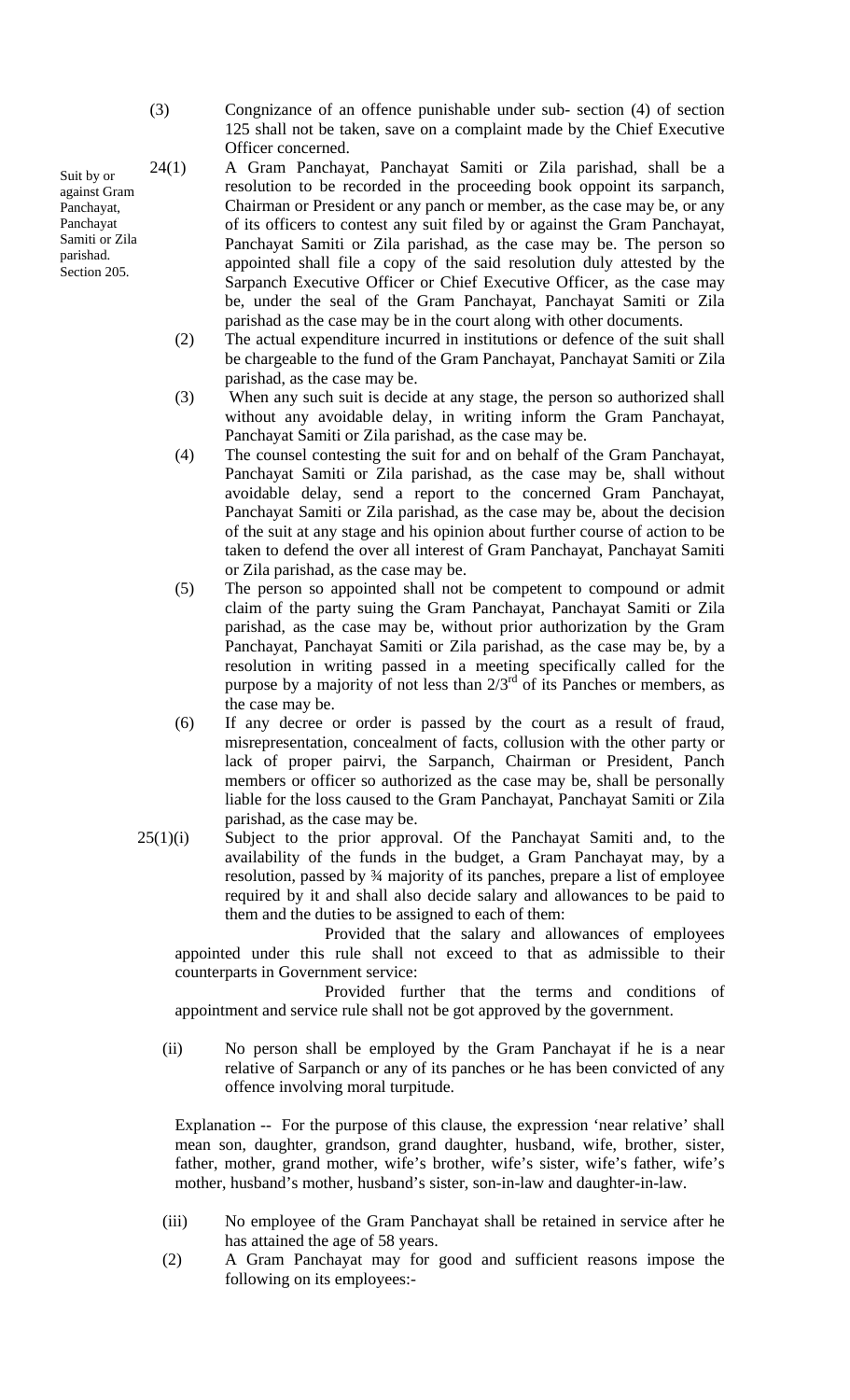- (i) Census;
- (ii) Recovery of whole or part of any pecuniary loss caused to the Gram
- Panchayat by negligence or breach of order of the Gram Panchayat;
- (iii) Removal or dismissal from service;

Provided that before imposing any penalty the employee shall be informed of the specific charge(s) against him and shall be given a reasonable opportunity to explain his position or produce any evidence. In case the reply to charge(s) is found to be unsatisfactory an enquiry shall be got conducted following the procedure laid down in Haryana Civil Services (punishment and Appeal) Rules 1987.

- (3) Any employee who has been punished under sub-rule(2), may prefer an appeal within 30 days of communication of the order of punishment to the employee, to the Panchayat Samiti, whose decision shall be final.
- (4) The services of any employee of a Gram Panchayat can be terminated by giving him one month's notice or in lieu thereof one month's pay or pay for the period by which the notice falls short of one month.
- 26(1) For purpose of section 44 the concerned District Development and Panchayat Officer shall be the prescribed authority.
- (2) For purpose of clause (O) and (p) of sub-section(1) section 175 the Deputy Commissioner concerned shall be the prescribed authority in cases of Sarpanch<sup>1</sup>[\[](#page-13-0) \* \* \*] and panch and in case of Chairman, Vice-Chairman member, president and Vice- President, the Government shall be the prescribed authority.
- 27(1) If a committee constituted under section 22 wants to appoint a member of farmers clubs, mahila mandals, yuvak mandals and other similar bodies as  $\frac{120}{\text{recarding}}$ a member of the committee, it shall pass a resolution to that effect and committee request the concerned body by sending a copy of the said resolution to the section 22, 83 concerned body, Similarly the production Committee, through a resolution to 85, 139 and duly passed by it, shall request the concerned societies to sponsor the  $140$ name of a representative of co-operative societies in the Panchayat areas to be appointed in the Production Committee. On receipt of such name he shall be appointed as a representative of co-operative societies in the Panchayat areas in the Production Committee.
	- (2) Gram Sachiv shall be ex-officio secretary of each Committee constituted by the Gram Panchayat.
	- (3) The Gram Panchayat, Panchayat Samiti or Zila parishad, shall appoint members of Committee by a resolution in writing.
	- (4) Gram Panchayat, Panchayat Samiti or Zila parishad, shall decide the terms of the office of each committee and shall assign function, duly and extent thereof to it.
	- (5) The proceeding of each committee shall be recorded in a separate proceeding book kept for the purpose by the Secretary concerned and each member shall put down/ affix his signature/ thumb impression therein at the end of meeting of such committee.
	- (6) The Gram Panchayat, Panchayat Samiti or Zila parishad, shall have a right to retire a member and to appoint a new member in his place on a reasonable ground.
	- (7) The member shall be appointed by virtue of their qualifications, experience, social service and special knowledge on particular subject.
	- (8) A person may be a member of more than committee and sub-committees.
	- (9) All members shall have a right of vote. The decisions shall be taken by majority of vote and the Chairperson of the committee shall have a casting vote in case of equality of votes.
	- (10) If at any meeting of committee, Chairperson is absent the members person shall elect one of the members to be the chairperson of such meeting.
	- (11) A Committee shall perform such functions, as may be assigned to it under the Act or by Gram Panchayat, Panchayat Samiti or Zila parishad, as the case may be.

<u>.</u>

Prescribed authority sections 44 and 175

regarding

<span id="page-13-0"></span><sup>&</sup>lt;sup>1</sup> Omitted vide Notification No. G.S.R. 70/HA 11/94/S.209/2000, dt 19-10-2000.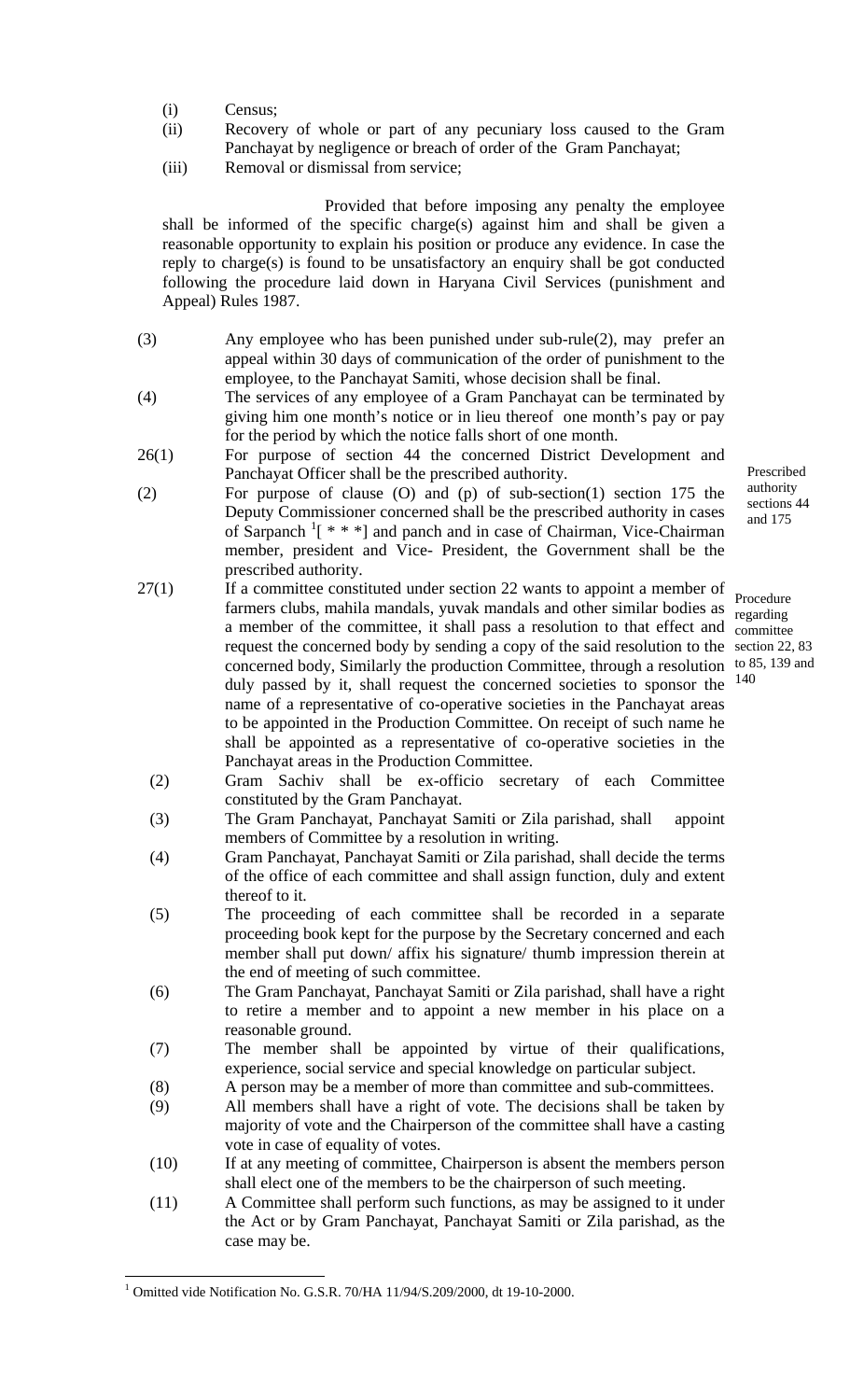- (12) Each committee shall meet at least once a month.
- (13) All the records of any committee shall be a part of record of concerned Gram Panchayat, Panchayat Samiti or Zila parishad, as the case may be.
- (14) Each committee, at any level, shall be empowered to require attendance at its meeting of any official/officer who is concerned with the work of committee.
- (15) The Secretary of the committee shall issue notices of the meeting under the instructions of the committee and ensure that the notices are served upon the members of the committee and official/officer concerned.
- (16) The Gram Panchayat, Panchayat Samiti or Zila parishad, as the case may be, call for proceedings, of any committee and may for sufficient reasons to be recorded revise any decision of that committee or sub-committee, as the case may be.
- (17) Each committee shall submit the detailed report of its functions to the Gram Panchayat, Panchayat Samiti or Zila parishad, as the case may be, and Gram Panchayat, Panchayat Samiti or Zila parishad, as the case may be, shall take final decisions on it, in its meeting.
- (18) The rights and liabilities of the appointed members shall be similar to those of other member of the concerned committee or sub-committee, as the case may be.
- (19) The provisions of this rule shall mutatis mutandis apply to local committee constituted under section 22.
- $^{1}$ [(20) Amenities sub-committee in respect of public works shall consist of one woman panch, one panch representing the area comprising the site of public work to be undertaken and two residents of the concerned locality. In case of public work relating to school the headmaster of the concerned school and in case of chaupal, the representative of the concerned committee shall be a member of the Amenities sub-committee. The Junior Engineer, Sub-Divisional Officer and Executive Engineer, as the case may be, shall be technical member of the committee undertaking works upto Rs. 1,25,000, Rs.3,00,000 and Rs. 5,00,000 respectively.
- (21) After completion of the work majority of the members, including technical member and Sarpanch of the Amenities sub-committee, referred to in preceding sub-rule(20), shall certify the completion in writing.]
- 28(1) The report, required by sub-section(1) of section 20, shall contain the complete details and description, including the amount of expenditure work-wise, source of income and list of functionaries, regarding the work done during the previous year and the work proposed to be done during the following year and shall be submitted to the Block Development and Panchayat Officer and the Panchayat Samiti concerned by the end of February next following in connection with the work proposed to be done during the following year.
- (2) The reports prepared under sub-rule (1) and sub-section(2) of section 20 shall be published by affixation on the notice board of the Gram Panchayat and on the conspicious places within the territorial jurisdiction of the Gram Panchayat and also on the notice board of Panchayat Samiti and Zila Parishad.
- (3) For purposes of section 20 the concerned Block Development and Panchayat Officer shall be the prescribed authority.
- 29. The Government or any other officer appointed in the behalf may inspect works or development schemes under the control of Parishad and also the relevant records pertaining to such works or development schemes on any day.
- 30. All the record including registers and books, maintained by a Gram Panchayat, Panchayat Samiti or Zila parishad shall be kept by the concerned body for five years after which it shall be consigned to the

Report on work of Gram Panchayat. Section 20.

Technical Supervision and Inspection. Section 156.

Technical Supervision and Inspection. Section 156.

<span id="page-14-0"></span><sup>1</sup> Added vide Notification No. G.S.R. 37/HA11/94/S.209/2000 dt 13-7-2000.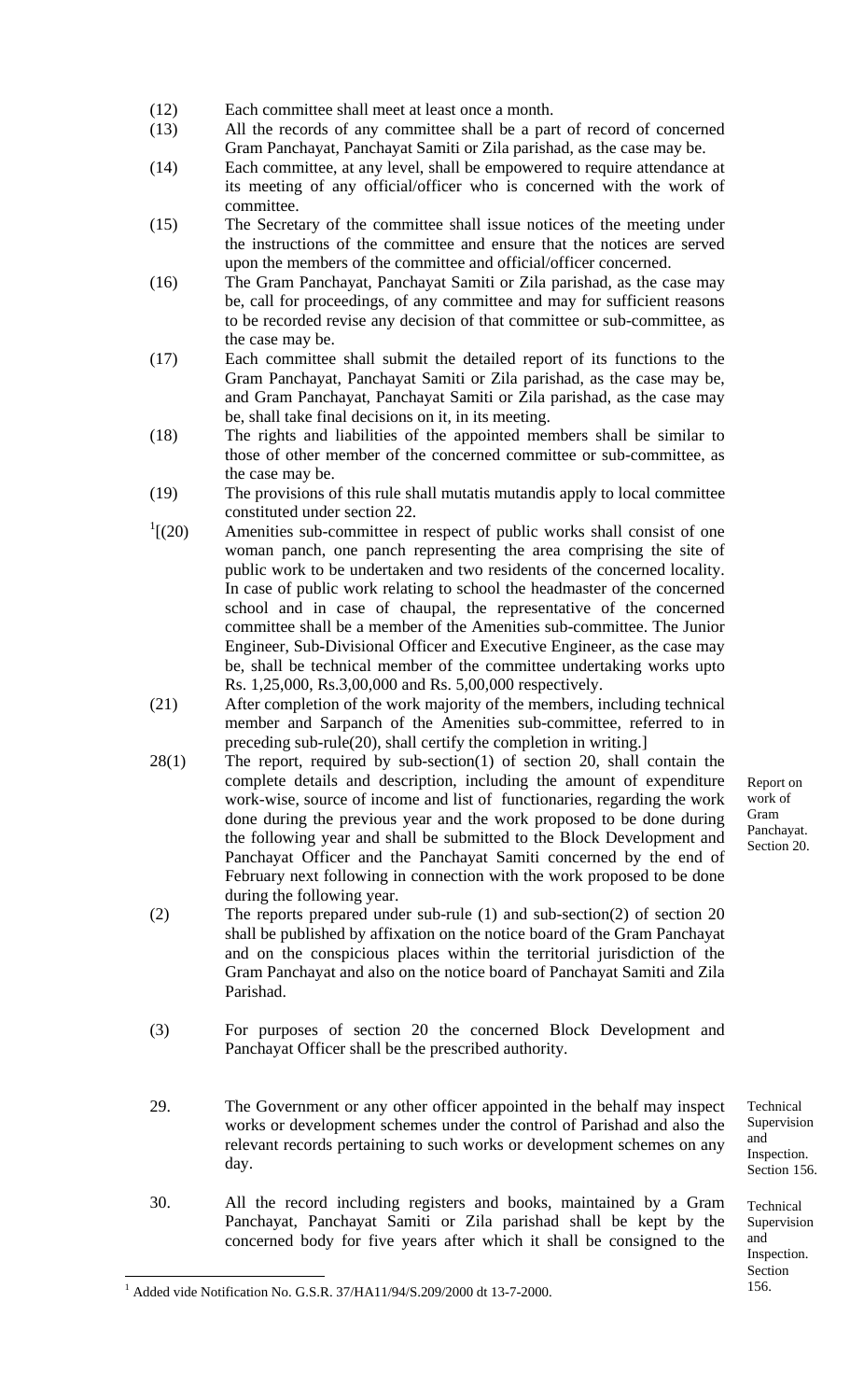general record room of the District Officer incharge of the Panchayat at the district headquarter, for being preserved in perpetuity except the record destroyable which shall be destroyed in accordance with the Destruction of Records Act, 1917.

Provided that if for any reason audit for these bodies has not been carried out or audit objections relating thereto have not been met with such record shall be consigned within one month after such objections have been met with.

31 The management of the land taken taken over under sub-section (1) of section 50 shall be done in the best interest of the inhabitants of the Sabha area. The person managing the land under this rule shall exercise same powers as those vested in the Gram Panchayat.

32 The Punjab Panchayat Samiti and Zila Parishad Chairman and Vice-Chairman (Election) Rules, 1961, the Punjab Panchayat Samitis (co-option of Members) Rule, 1961, the Punjab Panchayat Samiti and Zila Parishad (sale, lease and other alienation of property and public places) Rules, 1964, the Punjab Panchayat Samiti and Zila Parishads (Conduct of proceedings) Rules, 1961, the Punjab Panchayat Samiti (Vacation of office by Chairman and Vice-Chairman) Rules, 1963 and the Punjab Panchayat Samiti and Zila Parishads (suits) Rules, 1963 and the Punjab Gram Panchayat Rules, 1965 in their application to the Stateof Haryana and the Haryana Gram Panchayat (Co-option women panches) Rules, 1971 and the Haryana Panchayat samitis (Primary Members) Election Rules, 1981, are hereby repealed:

Provided that anything done or any action taken under the rules so repealed shall be deemed to have been done or taken under the corresponding provisions of these rules to the extent it is not inconsistent with these rules.

Power to take over management land section 50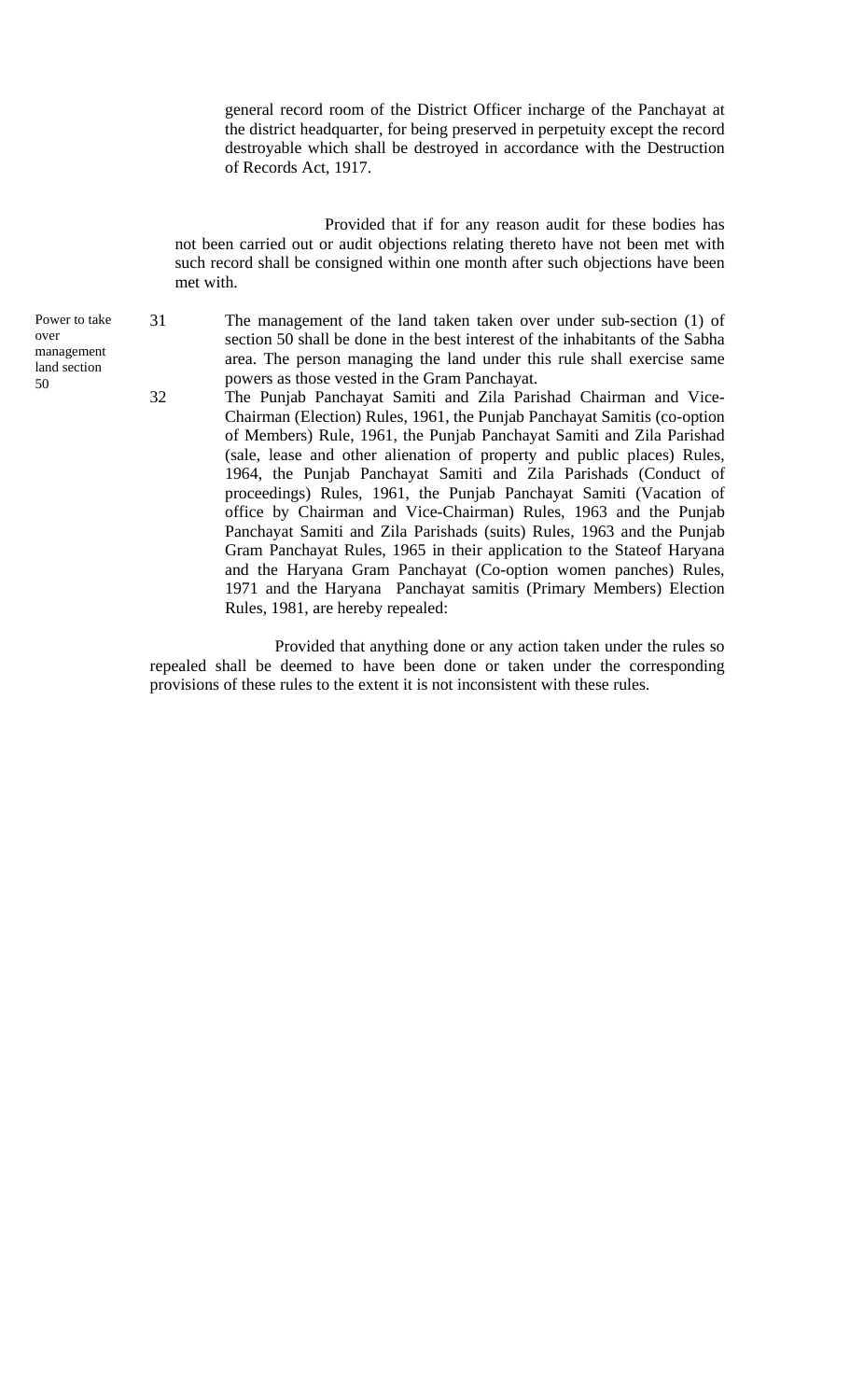#### **FORM I**

#### **(See rule 12) CASH BOOK**

| Serial No.                             | 18 |                 | Serial No.                                   | $\mathbf{1}$                                          |                   |                 |             |
|----------------------------------------|----|-----------------|----------------------------------------------|-------------------------------------------------------|-------------------|-----------------|-------------|
|                                        |    |                 | Date                                         | $\overline{2}$                                        |                   |                 |             |
| Date                                   | 19 |                 | Name of the person making the payment        | <b>Government Treasury</b><br>$\overline{\mathbf{3}}$ | Income to be into | Gram Panchayat_ |             |
| Name of the payee                      | 20 |                 | Courtfee                                     | $\overline{\mathbf{4}}$                               |                   |                 |             |
|                                        |    |                 | Copying fee                                  | 5                                                     |                   |                 |             |
| Name of Payment                        | 21 |                 | Process fees                                 | 6                                                     |                   |                 |             |
| Amount transferred to Government       | 22 |                 | Fines                                        | $\overline{7}$                                        |                   | Block_          | <b>YEAR</b> |
|                                        |    |                 | Total                                        | 8                                                     |                   |                 |             |
| Treasury                               | 23 |                 | Compensation                                 | 9                                                     |                   |                 |             |
|                                        |    | <b>PAYMENTS</b> | Amount deposited as expenses of witness      | 10                                                    | <b>RECEIPTS</b>   |                 |             |
|                                        |    |                 | Taxes                                        | 11                                                    |                   |                 |             |
| Compensation                           | 24 |                 | Voluntary contribution                       | 12                                                    |                   | Tehsil          |             |
| Amount paid to witness as expenses     | 25 |                 | <b>Grant from Government or local Bodies</b> | 13                                                    |                   |                 |             |
|                                        | 26 |                 | Other receipts                               | 14                                                    |                   |                 |             |
| Other expenditure                      |    |                 | No. and date of receipt                      | 15                                                    |                   | District_       |             |
| Signature or Thumb impression of payee | 27 |                 | Grand total                                  | 16                                                    |                   |                 |             |
| Total                                  | 28 |                 | <b>Signatuire of Sarpanch</b>                | 17                                                    |                   |                 |             |
| <b>Signature of Sarpanch</b>           | 29 |                 |                                              |                                                       |                   |                 |             |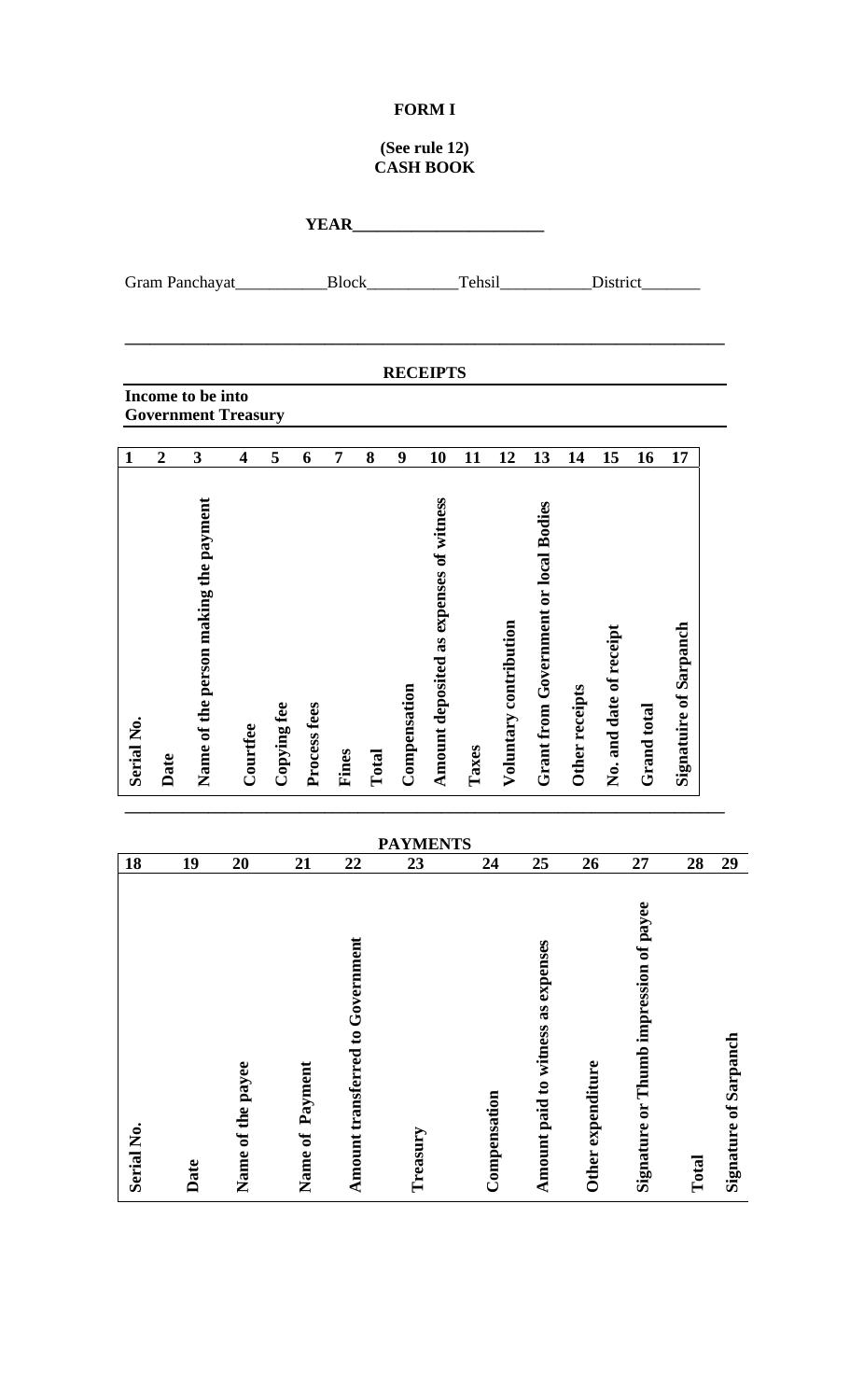- Notes:- (1) Every entry must be signed by the Sarpanch.
	- (ii) In the case of money transferred to the Government Treasury, the money orders coupons or the receipted copies of the challans should be pasted in the columns (26) "Signature or thumb impression of payee".
	- (iii) At the end of every month the total income and expenditure of the month should be calculated and the balance struck. In column 29 for 'balance' details of the amount in hand with the Sarpanch and the amount deposited in the Saving Bank, etc., should be given.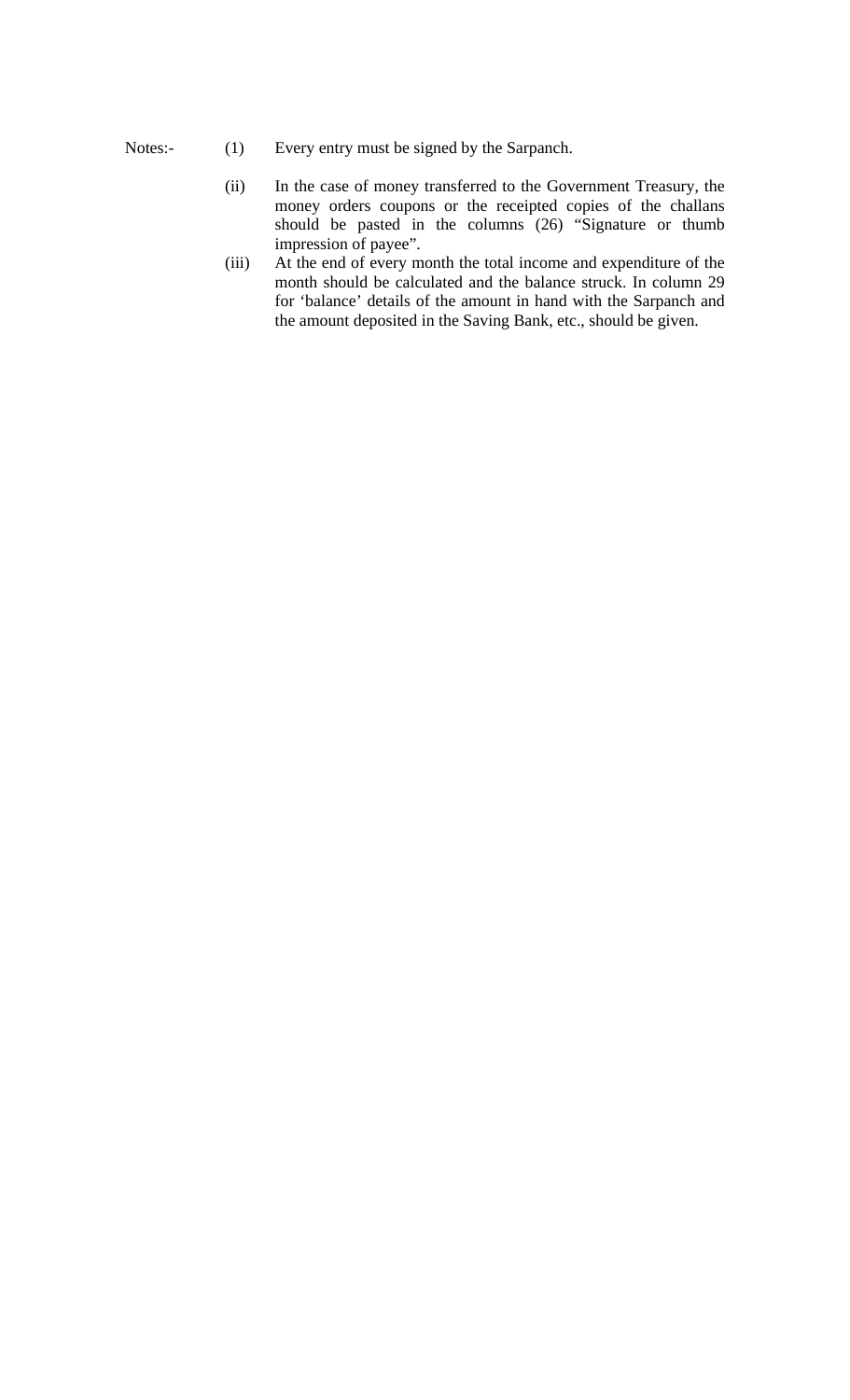#### **FORM II (See rule12)**

Proceeding Book Gram Panchayat of ………………..Block……………..Tehsil………

………………………………District……………………………………………………

| Date | Name of Panches Present | Business transacted |
|------|-------------------------|---------------------|

 Signature of the Sarpanch And other Panches present

# **FORM III**

## **(See Rule 12)**

## **INSPECTION BOOK**

Gram Panchayat…………………

Tehsil……………..Block…………………District………………………………………..

| Serial No. | Date       | of   Name  |  | and Note                              | of Action taken by   |
|------------|------------|------------|--|---------------------------------------|----------------------|
|            | inspection |            |  | designation of inspection with the    | Gram                 |
|            |            | the        |  | person   the signature of   Panchayat | to                   |
|            |            | making     |  | the $ $ the                           | the<br>person remove |
|            |            | inspection |  | recording it                          | defects, if any      |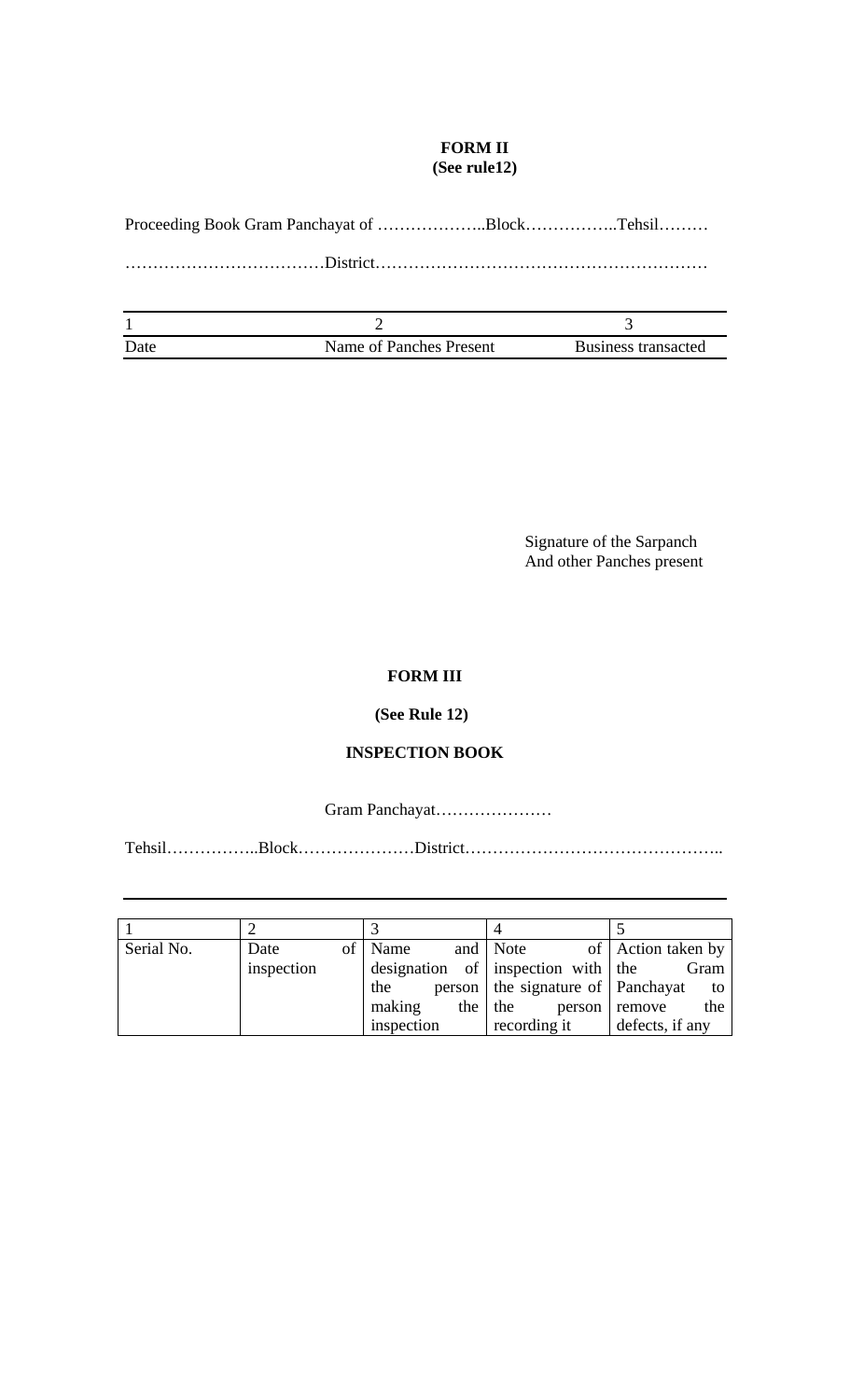#### **FORM IV (See rule 12) RECEIPT BOOK**

| (I) | Civil Suit                                       |                    |    |
|-----|--------------------------------------------------|--------------------|----|
| (2) | <b>Criminal Case</b>                             |                    |    |
| (3) |                                                  |                    |    |
| (4) |                                                  |                    |    |
|     |                                                  | <b>Amount Paid</b> |    |
|     |                                                  | Rs.                | P. |
| (1) | Fees                                             |                    |    |
| (2) | Fines                                            |                    |    |
| (3) | Taxes                                            |                    |    |
| (4) | Compensation                                     |                    |    |
| (5) | Voluntary contributions                          |                    |    |
| (6) | <b>Grants from Government</b><br>or local bodies |                    |    |
|     | Total                                            |                    |    |

Signature of Sarpanch

#### **FORM IV (See rule 12) RECEIPT BOOK**

| (1) | Civil Suit                                       |                    |    |
|-----|--------------------------------------------------|--------------------|----|
| (2) | <b>Criminal Case</b>                             |                    |    |
| (3) |                                                  |                    |    |
| (4) |                                                  |                    |    |
|     |                                                  | <b>Amount Paid</b> |    |
|     |                                                  | Rs.                | P. |
| (1) | Fees                                             |                    |    |
| (2) | Fines                                            |                    |    |
| (3) | Taxes                                            |                    |    |
| (4) | Compensation                                     |                    |    |
| (5) | Voluntary contributions                          |                    |    |
| (6) | <b>Grants from Government</b><br>or local bodies |                    |    |
|     | Total                                            |                    |    |

Signature of Sarpanch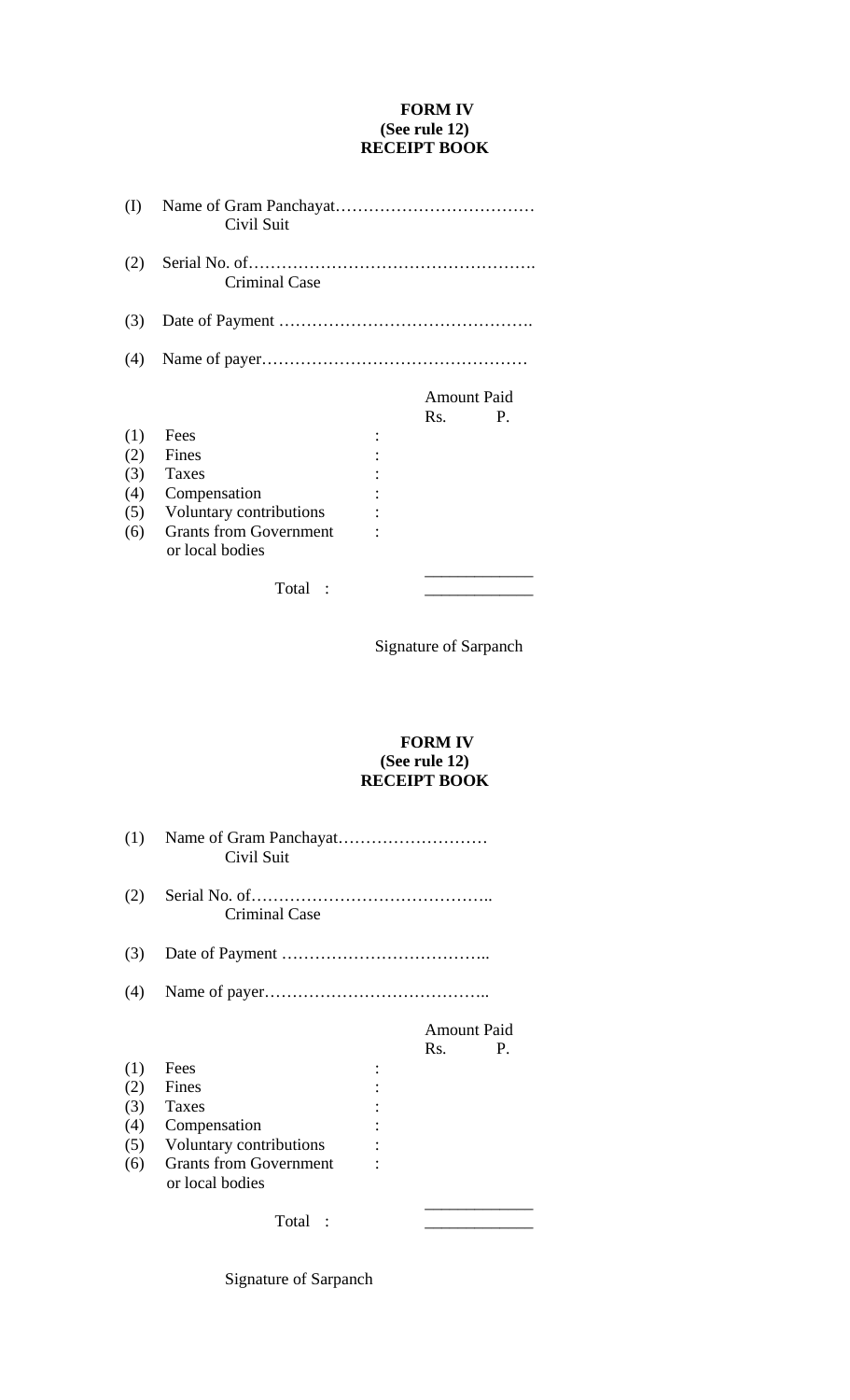## **FORM V (See rule 12)**

# **Attendance Register**

| Serial No.<br>Date of meeting  |  | Meeting                        | Description of |                                | <b>Name of Sarpanch</b> |                                |
|--------------------------------|--|--------------------------------|----------------|--------------------------------|-------------------------|--------------------------------|
|                                |  |                                |                |                                |                         | Initial or thumb impression    |
| <b>Name of Panch</b>           |  | <b>Name of Panch</b>           |                | <b>Name of Panch</b>           |                         | <b>Name of Panch</b>           |
| Initial or thumb<br>Impression |  | Initial or thumb<br>impression |                | Initial or thumb<br>impression |                         | Initial or thumb<br>impression |

\_\_\_\_\_\_\_\_\_\_\_\_\_\_\_\_\_\_\_\_\_\_\_\_\_\_\_\_\_\_\_\_\_\_\_\_\_\_\_\_\_\_\_\_\_\_\_\_\_\_\_\_\_\_\_\_\_\_\_\_\_\_\_\_\_\_\_\_\_\_\_\_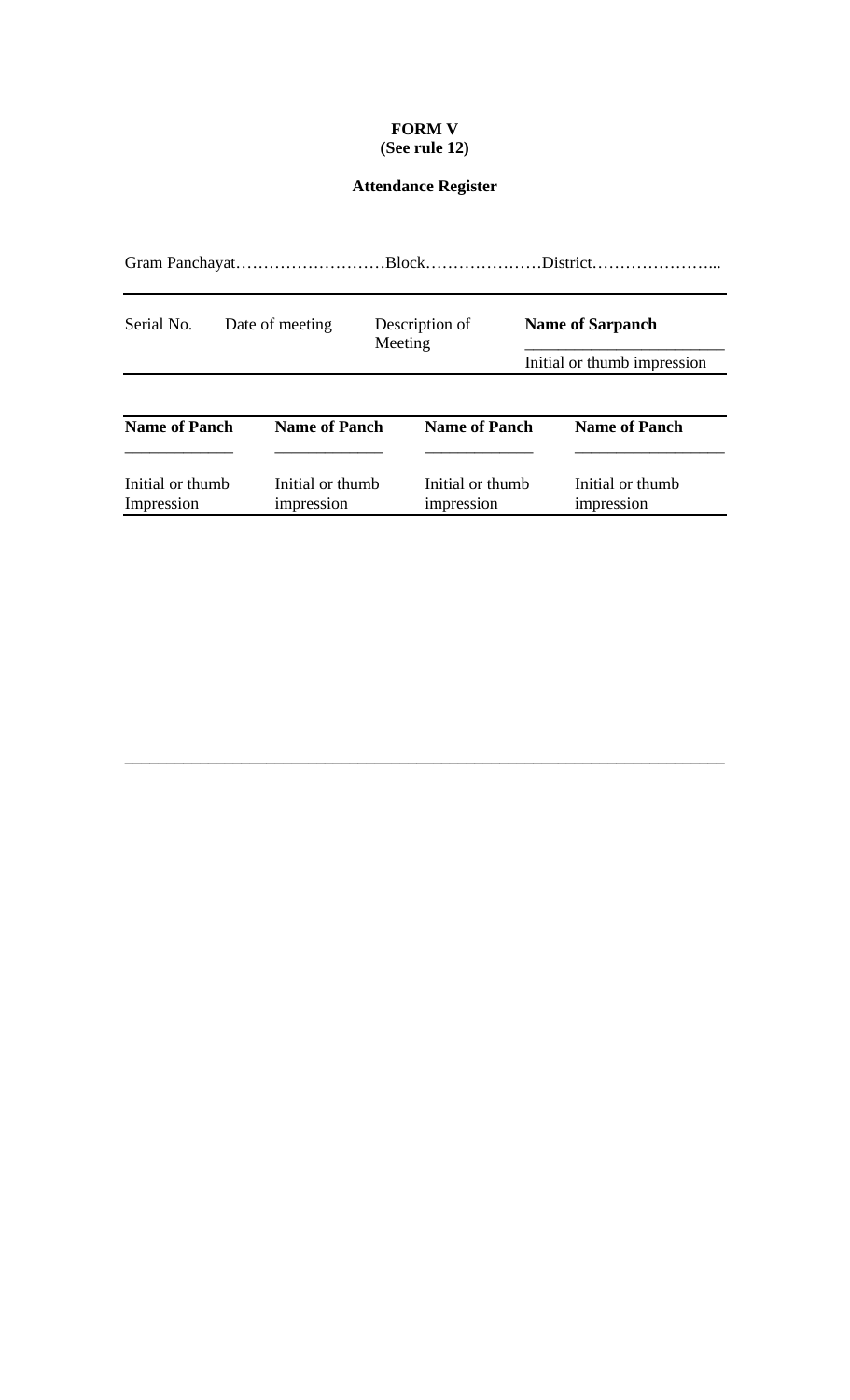#### **FORM VI**

# **(See rule 12)**

|                               |                                                                          |                    |                                        |                      |                       |                                                        |                                          | Tehsil.                       |                        |                                           |                                      |               |
|-------------------------------|--------------------------------------------------------------------------|--------------------|----------------------------------------|----------------------|-----------------------|--------------------------------------------------------|------------------------------------------|-------------------------------|------------------------|-------------------------------------------|--------------------------------------|---------------|
| District.                     |                                                                          |                    |                                        |                      |                       |                                                        |                                          |                               |                        |                                           |                                      |               |
| $\mathbf{1}$<br>Serial<br>No. | $\overline{2}$<br>Name<br>and<br>Parentage<br>etc. of<br>the<br>assesses | 3<br>Nature of Tax | $\overline{4}$<br>Balance of last Year | 5<br>Amount assessed | 6<br>Remission of Tax | $\tau$<br>No. and date of resolution remitting the tax | 8<br>Total amount to be paid<br>Realized | 9<br>Result of appeal, if any | 10<br>Amount collected | 11<br>Date of collection with receipt No. | 12<br>Balance at the end of the year | 13<br>Remarks |
|                               |                                                                          |                    |                                        | Rs P.                | Rs P.                 | Rs.P                                                   |                                          | Rs.P.                         | Rs.P                   |                                           |                                      | Rs.P.         |

**Register of Demand and Collection of Taxes, Duties, Cesses and Fees** 

**FORM VII**  (See rule) **Register of Court Cases** 

| Name of<br>and<br>descriptio<br>n of<br>plaintiff/<br>applicant | Name and Details Area of Date of<br>Applicant descriptio of<br>n of<br>responden involve<br>t/<br>Defendant | matter<br>d in<br>case | land, if<br>involve<br>d | Institution of the<br>$\mathbf{s}$ | Name<br>court<br>and<br>case<br>numbe<br>r | Date of<br>Decision | <b>Brief</b><br>descripti<br>on of<br>judgeme<br>nt/order |
|-----------------------------------------------------------------|-------------------------------------------------------------------------------------------------------------|------------------------|--------------------------|------------------------------------|--------------------------------------------|---------------------|-----------------------------------------------------------|
|                                                                 |                                                                                                             |                        | 4                        |                                    |                                            |                     |                                                           |

| Appli-<br>tified copy | delivery<br>cation of certi-<br>for cer- fied copy | Date of Date of Appeal Revision Review |    | High court<br>filled by whom with date Decision with date position | Final | Remarks<br>if any |
|-----------------------|----------------------------------------------------|----------------------------------------|----|--------------------------------------------------------------------|-------|-------------------|
| $\mathbf{Q}$          |                                                    |                                        | 12 |                                                                    |       |                   |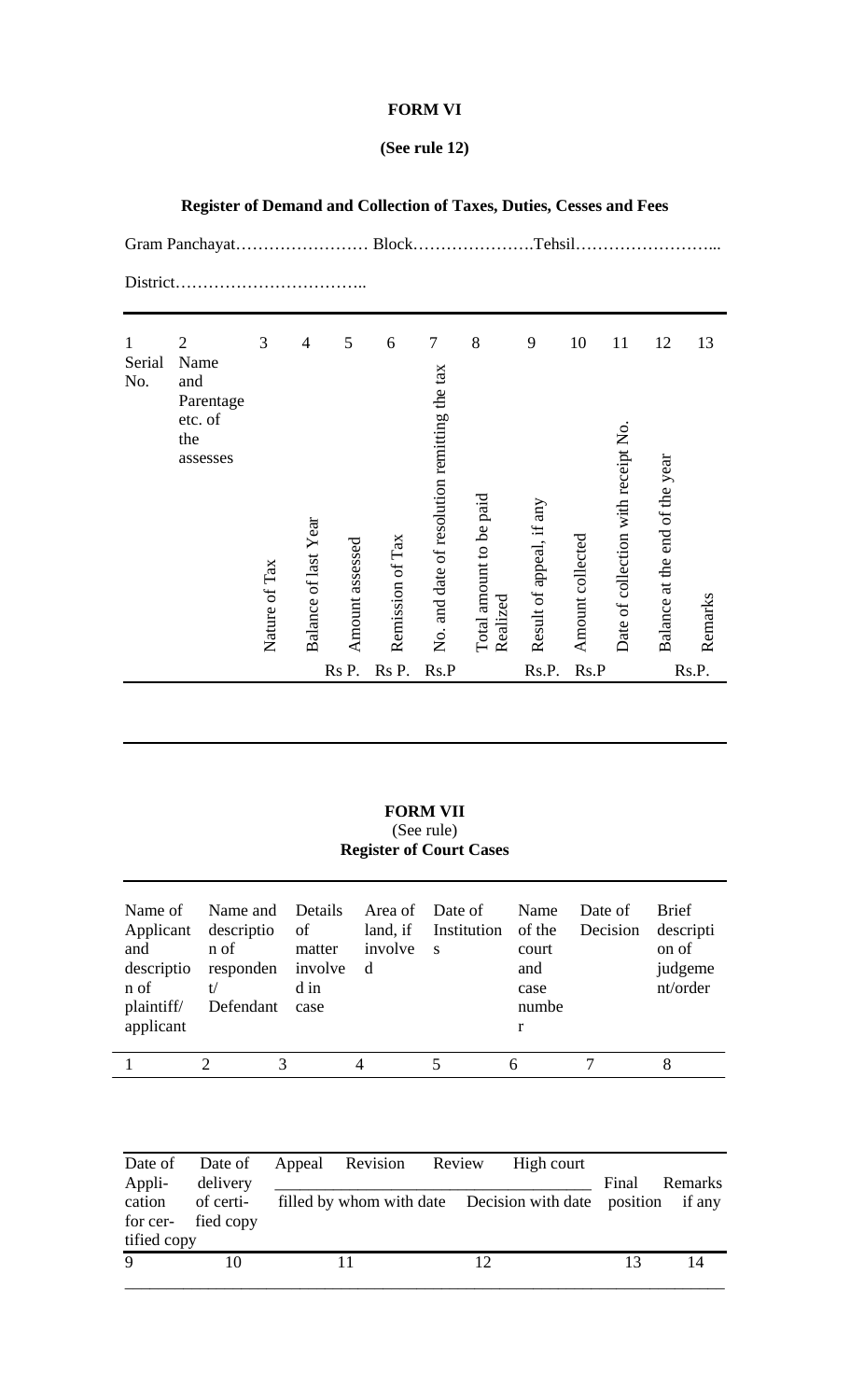#### **FORM VIII (See rule 12)**

# **Application for Land Acquisition**

| Name of Gram Panchayat | <b>Block</b>           | Tehsil                                                                            |
|------------------------|------------------------|-----------------------------------------------------------------------------------|
| District               |                        |                                                                                   |
| Description of land    | Purpose of acquisition | Whether Private regotiations<br>To purchase the land were<br>Made and have failed |
|                        |                        |                                                                                   |

Signature of Sarpanch

# **FORM IX (See rule 12)**

# **Register of Fees and Fines**

|          |                                       |                         |                |      |                           | Tehsil District         |             |         |  |
|----------|---------------------------------------|-------------------------|----------------|------|---------------------------|-------------------------|-------------|---------|--|
|          |                                       | Fee paid/ Fine imposed  |                |      |                           | <b>Amount recovered</b> |             |         |  |
|          | Serial Case<br>No. Number             | Name<br>of acc-<br>Used | Amount         | date |                           | Number of<br>receipt    | Amount Date |         |  |
|          | $\overline{2}$                        | 3                       | $\overline{4}$ | 5    |                           | 6                       | 7           | 8       |  |
|          |                                       |                         | Rs.            |      |                           |                         | Rs.         |         |  |
| Challans | Serial Number of<br>General cash book |                         | Amount         |      | Number and<br>of Treasury | Initial of<br>Sarpanch  |             | Remarks |  |
|          |                                       |                         |                |      | <b>Amount Credited</b>    |                         |             |         |  |
|          | 9                                     |                         | 10             |      | 11                        | 12                      |             | 13      |  |
|          |                                       |                         | Rs.            |      |                           |                         |             |         |  |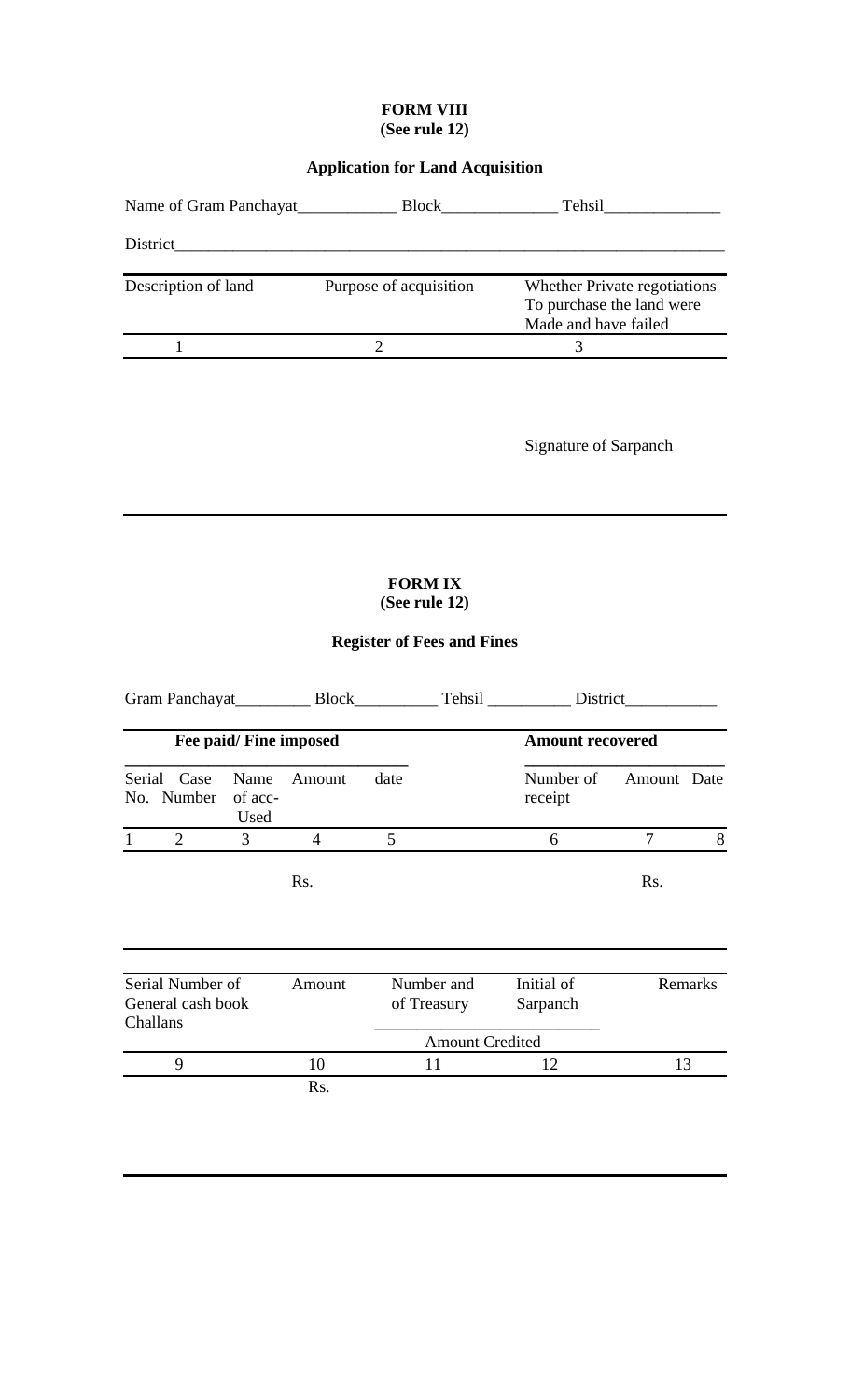#### **FORM X (See rule 12)**

## **STOCK REGISTER OF MATERIAL**

Gram Panchayat\_\_\_\_\_\_\_\_\_\_\_\_ \_\_\_\_ Tehsil \_\_\_\_\_\_\_\_\_\_\_\_\_District \_\_\_\_\_\_\_\_\_\_\_\_\_\_\_\_

Block\_\_\_\_\_\_\_\_\_\_\_\_\_\_\_\_\_\_\_\_\_\_\_\_\_\_\_\_\_\_\_\_\_\_\_\_\_\_\_\_\_\_\_\_\_\_\_\_\_\_\_\_\_\_\_\_\_\_\_\_\_\_\_\_\_\_\_

# **Description of Material**

| Date | Opening | Number or<br>Quantity of<br>articles | Total | To Whom<br>issued | Number<br><sub>or</sub><br>quantity<br>of articles | Balance | Signature of<br>the person in<br>acknowledm<br>ent<br>Of his<br>having<br>received the<br>articles | Remarks |
|------|---------|--------------------------------------|-------|-------------------|----------------------------------------------------|---------|----------------------------------------------------------------------------------------------------|---------|
|      |         |                                      |       |                   |                                                    |         |                                                                                                    |         |

**FORM XI (See rule 12)** 

**\_\_\_\_\_\_\_\_\_\_\_\_\_\_\_\_\_\_\_\_\_\_\_\_\_\_\_\_\_\_\_\_\_\_\_\_\_\_\_\_\_\_\_\_\_\_\_\_\_\_\_\_\_\_\_\_\_\_\_\_\_\_\_\_\_\_\_\_\_\_\_\_** 

#### **WORKS REGISTER**

Name of Block

Name of village

Name of work Amount of Administrative approval Amount of Technical sanction

| Sr.<br>No. | Date Particulars Reference Quantity Value Total Signature Remarks<br>of item | to stock<br>register |  |  |  |
|------------|------------------------------------------------------------------------------|----------------------|--|--|--|
|            |                                                                              |                      |  |  |  |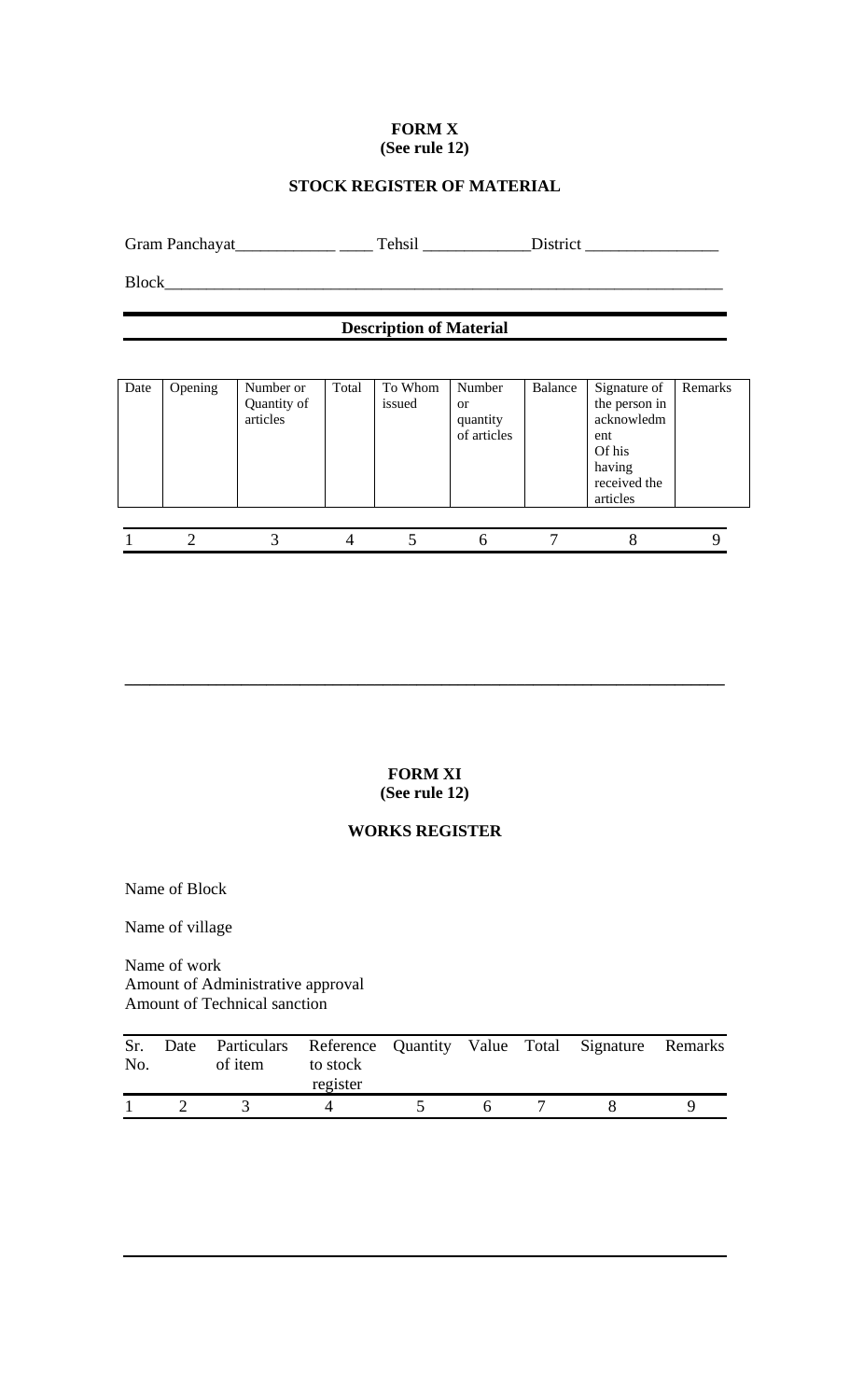#### **FORM XII (See rule 12)**

#### **REGISTER OF MUSTER ROLL**

| Serial<br>No. | Name of Gram Panchayat<br>and person incharge of<br>work | Date of<br><i>ssue</i> | Date of<br>return | Remarks |
|---------------|----------------------------------------------------------|------------------------|-------------------|---------|
| (i)           | 11                                                       | 111                    | (iv)              |         |

# **FORM XIII**

#### **(See rule 12)**

#### **Register of Immovable Property (other than Shamlat Deh)**

| Gram Panchayat | - Bloch |  |
|----------------|---------|--|
|                |         |  |

- 1. Serial No.
- 2. Particulars and location of the property (Plinth area of accommodation available in the building and other such information)
- 3. Name and address of previous owner
- 4. How acquired or purchased (by gift, sale, transfer or otherwise with date of transaction)
- 5. Purpose for which acquired, purchased or gifted
- 6. Cost price Rs. Paise
- 7. No. and date of Gram Panchayat resolution and approval by the Competent Authority
- 8. How disposed of or utilized with authority and date of disposal or sale, if any
- 9. No. and date of Gram Panchayat resolution about disposal or utilization of the building
- 10. Sale price, if any
- 11. Remarks (Name and address of the person, body or institution to whom the property is sold and other such information)
- 12. Signature of the Sarpanch.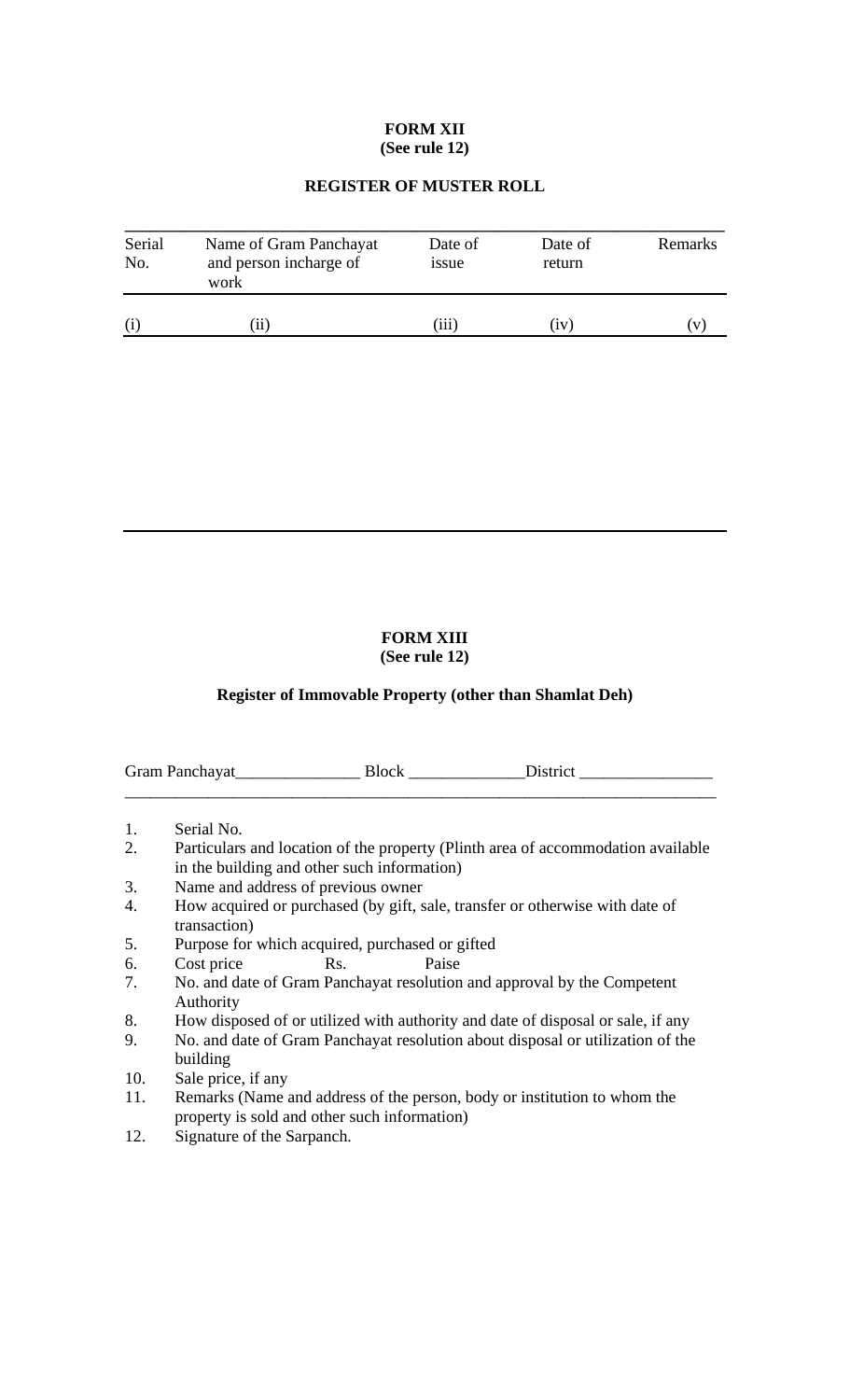#### **FORM XIV (See rule 12)**

# **STOCK REGISTER OF FURNITURE AND OTHER ARTICLES**

| Gram Panchayat |                                                                            | Block                                             |                                                                               | Tehsil                             |                                                                                                                                                                  | District                                                   |                                                                                      |         |
|----------------|----------------------------------------------------------------------------|---------------------------------------------------|-------------------------------------------------------------------------------|------------------------------------|------------------------------------------------------------------------------------------------------------------------------------------------------------------|------------------------------------------------------------|--------------------------------------------------------------------------------------|---------|
| Sr.<br>No.     | Particulars<br>Number<br>(if any)<br>and<br>descriptio<br>n of<br>articles | Date and<br>Cost of<br>purchase<br>of<br>articles | Signature<br>of<br>Sarpanch<br>when<br>entry is<br>made in<br>the<br>register | Condition<br>on $1st$<br>April, 19 | Manner<br>and other<br>particular<br>s of final<br>disposal<br>the article<br>and date<br>of<br>disposal<br>with date<br>of its<br>removal<br>from the<br>record | Particulars<br>of<br>authority<br>authorizin<br>g disposal | Signature<br>of<br>Sarpanch<br>when the<br>articles<br>struck off<br>the<br>register | Remarks |

## **FORM XV (See rule 12)**

# **Stock Register of library Books**

| Gram Panchayat |                     | Block             | Tehsil              |                      | District                           |         |
|----------------|---------------------|-------------------|---------------------|----------------------|------------------------------------|---------|
| Serial<br>No.  | Name of<br>the Book | No. of<br>volumes | Author<br>publisher | Price<br>per<br>Copy | Date of<br>receipt or<br>purchases | Remarks |

#### **FORM XVI (See rule 12)**

# **Issue Register of library Books**

| Gram Panchayat             |                                                                                         | Block<br>Tehsil                                    |                                                    |                                      | District                        |         |  |
|----------------------------|-----------------------------------------------------------------------------------------|----------------------------------------------------|----------------------------------------------------|--------------------------------------|---------------------------------|---------|--|
| Date<br>Of<br><b>Issue</b> | Name of<br>book, its<br>script and<br>The serial<br>No. of the<br>Stock register issued | Name and<br>address<br>of the<br>person to<br>whom | Signature<br>of the<br>person to<br>whom<br>issued | Date on<br>which<br>received<br>back | Initial of<br>the Sarp-<br>anch | Remarks |  |
|                            |                                                                                         |                                                    |                                                    |                                      |                                 |         |  |

\_\_\_\_\_\_\_\_\_\_\_\_\_\_\_\_\_\_\_\_\_\_\_\_\_\_\_\_\_\_\_\_\_\_\_\_\_\_\_\_\_\_\_\_\_\_\_\_\_\_\_\_\_\_\_\_\_\_\_\_\_\_\_\_\_\_\_\_\_\_\_\_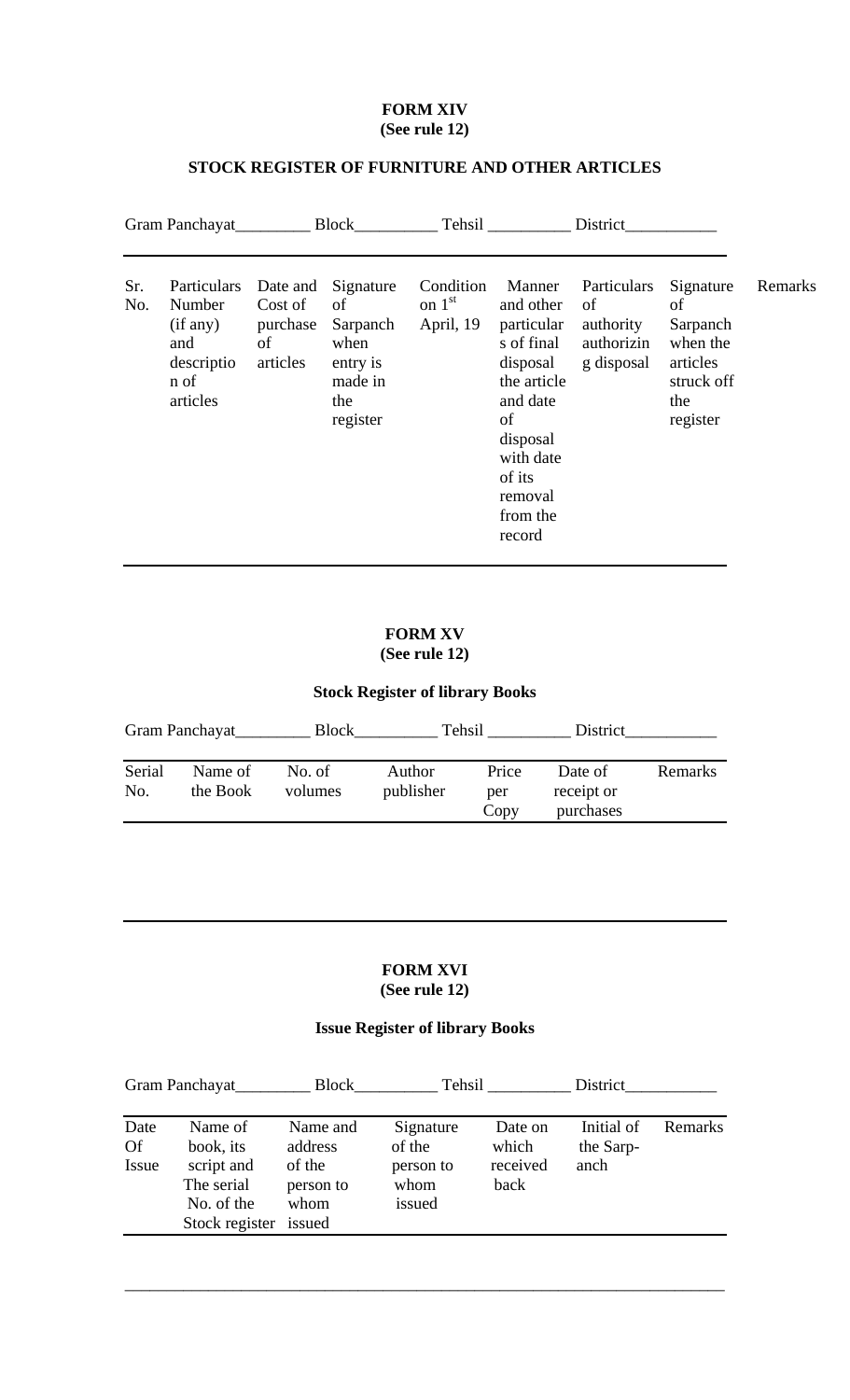#### **FORM XVI (See rule 12)**

#### **Issue Register of library Books**

| Gram Panchayat_                                                             |                | <b>Block</b>                                            | Tehsil             |                      | District              |                       |                               |
|-----------------------------------------------------------------------------|----------------|---------------------------------------------------------|--------------------|----------------------|-----------------------|-----------------------|-------------------------------|
| Serial<br>No.                                                               |                | Number and<br>date of order<br>Under which<br>Deposited | Date of<br>deposit | Name of<br>depositor | Purpose<br>of deposit | Amount<br>deposited   | Signature<br>of Sar-<br>panch |
| 1                                                                           | $\overline{2}$ |                                                         | 3                  | $\overline{4}$       | 5                     | 6                     | 7                             |
|                                                                             |                |                                                         |                    |                      |                       | Rs.<br>P.             |                               |
| Number and<br>date of order<br>sanctioning<br>return or<br>lapse of deposit |                | Date of<br>return or<br>lapse                           | Name of<br>payee   | Amount<br>paid       | <b>Balance</b>        | Signature<br>of payee | Remarks                       |
| 8                                                                           |                | 9                                                       | 10                 | 11                   | 12                    | 13                    | 14                            |
|                                                                             |                |                                                         |                    | Rs.                  | P.                    |                       |                               |

#### **FORM XVI (See rule 12)**

#### **Register of Receipts Books**

Gram Panchayat\_\_\_\_\_\_\_\_\_\_\_ Block\_\_\_\_\_\_\_\_\_\_\_\_ Tehsil \_\_\_\_\_\_\_\_\_\_\_\_ District\_\_\_\_\_\_\_\_\_\_\_\_\_\_\_

#### **Receipt Issue**

1 2 3 4 5 6 7 8 Date Total Number Of books received Serial number Of books Number of forms in the book referred to in column 3 Signature of Sarpanch Date Serial number of book removed from stock Signature of Sarpanch